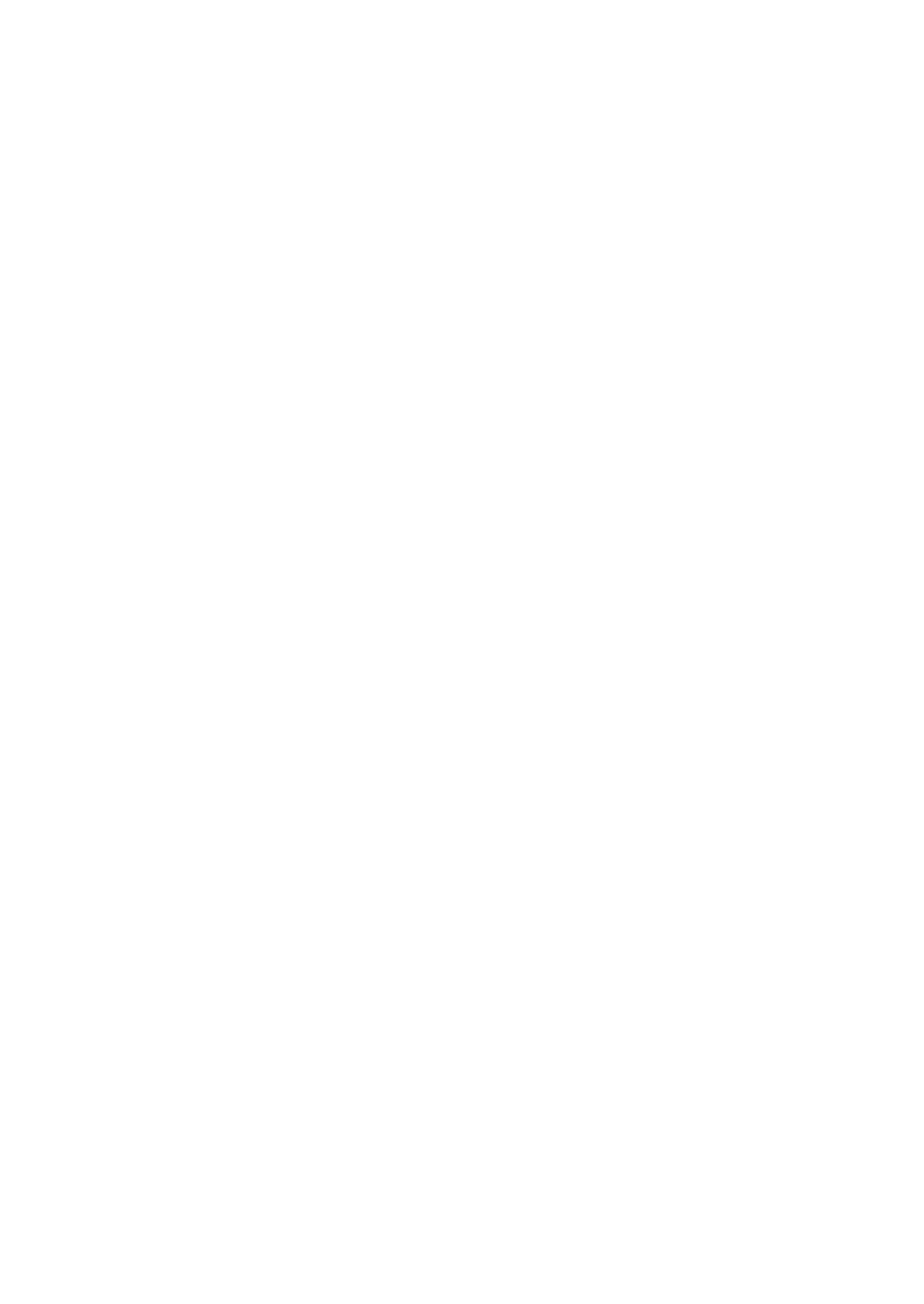#### **Abstract**

The present contribution offers a few exemplifications of the directions in which the study of documentary papyri may interact with and assist the study of the New Testament. The papyrological record provides the opportunity to analyze the lexical phenomena occurring in the earliest Christian texts in the most appropriate context of contemporary *koine* uses. However, papyrological evidence constitutes also the most fruitful venue to observe the socio-cultural dynamics that are the background of many New Testament passages, but are often left implicit as it is usual for all literary texts. Hopefully, a more sustained attention to documentary papyri will allow to overcome the methodological and ideological problems generated by traditional treatments of the New Testament as "unique" or secluded from the remnant of the ancient intellectual experience and literary production.

#### **Keywords**

New Testament, Biblical Greek, Sociolinguistics

# **I. Introduction.**

The relationship between documentary papyri and New Testament studies dates back a long time, practically to the last decades of the nineteenth century, when the new papyrological discoveries started to excite the best intellectual minds of Europe and its always competing governments. Many scholars understood immediately the remarkable advantages that the study of the New Testament could reap from the new crop of texts, first of all from a linguistic point of view, but also – in some more penetrating intellects, as in the case of Adolf Deissmann – in order to reconstruct more adequately the social environment in which the earliest Christian texts were composed. Truly pioneering studies were produced in the first decades of the last century<sup>1</sup>.

<sup>1</sup> Works that still deserve not only to be mentioned, but read attentively are A. DEISSMANN, *Bibelstudien. Beiträge zumeist aus dem Papyri und Inschriften, zur Geschichte der Sprache, des*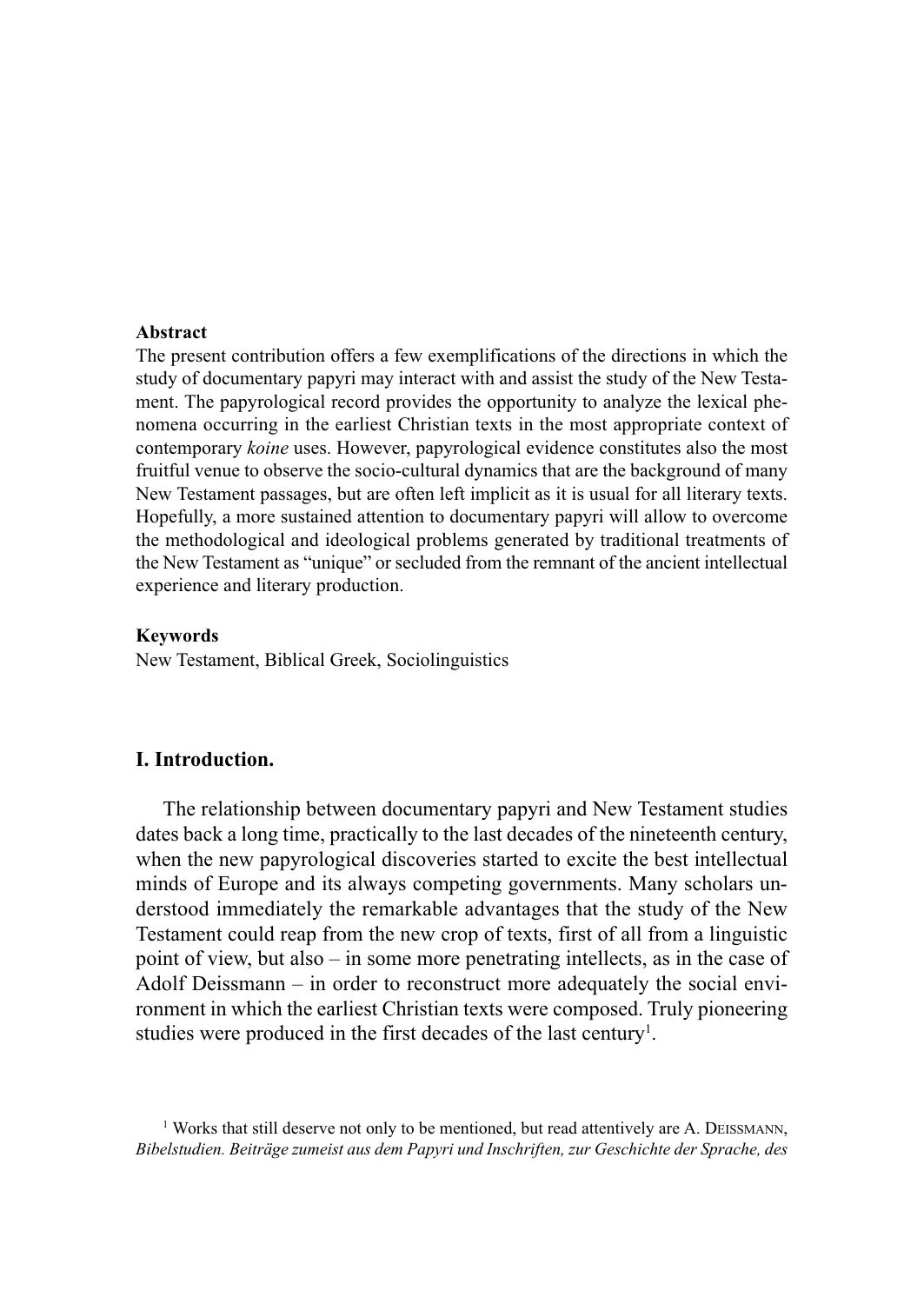However, in the central decades of the century this collaboration stopped. First of all, papyrology became such a complex discipline from a technical point of view that mastering it alongside the ever-increasing amount of scholarly literature on New Testament topics was extremely difficult, if not altogether impossible. Moreover, the reaction against some of the excesses of the *Religionsgeschichtliche Schule* and the crisis of the German liberal theology had consequences that were even more significant than the just mentioned disciplinary difficulties. In particular in Germany, the retreat into the neo-orthodox positions of dialectic theology brought about a renewed emphasis on the uniqueness of the New Testament that could not sit well with approaches underscoring the fundamental identity between the language and social imagery of the Christian texts and of documentary papyri.

Thankfully, the state of affairs seems to have changed significantly in the last two decades. First of all, it appears that most of the technical problems have been overcome, chiefly through the development of electronic databases as DDbDP, which now allows systematic searches of documentary papyri in a fraction of the time and with a degree of completeness unthinkable before. Additionally, the character of New Testament studies as a discipline is experiencing a remarkable transformation, as it is becoming less and less tied to theology and is striving to assume a profile that would put it on an equal footing with other sectors of the humanities.

In the following pages I will try to sketch some of the ways in which the study of documentary papyri has contributed and can still contribute more to the understanding of the New Testament. Moreover, I will also try to highlight some of the more enticing disciplinary issues and ideological stakes that are raised by the comparison between these two bodies of evidence<sup>2</sup>.

*Schrifttums und der Religion des hellenistichen Judentums und des Urchristentums*, Marburg 1895; ID., *Neue Bibelstudien. Sprachgeschichtliche Beiträge, zumeist aus den Papyri und Inschriften, zur Erklärung des Neuen Testaments*, Marburg 1897; and ID., *Licht vom Osten. Das Neue Testament und die neuentdeckten Texte der hellenistisch-römischen Welt*, Tübingen 1908 (with many reeditions in the 20 following years). One must also consider the still enormously influential contribution of J.H. MOULTON-G. MILLIGAN, *The Vocabulary of the Greek Testament, Illustrated from the Papyri and Other Non-Literary Sources*, London 1930.

<sup>2</sup> Two systematic works in progress need to be mentioned here: the series *New Documents Illustrating Early Christianity*, which has produced ten volumes since 1981 surveying the papyrological and epigraphical materials published between 1976 and 1992 in their relationship to the study of Judaism and early Christianity, and the *Papyrologische Kommentare zum Neuen Testament*, led by Peter Arzt-Grabner, of which already three volumes – on *Philemon*, *1 Corinthians* and *2 Thessalonians* – have appeared. For recent updates, see also P. ARZT-GRABNER, *Neuigkeiten aus der Papyrologie*, «Early Christianity» 3 (2012), pp. 111-115.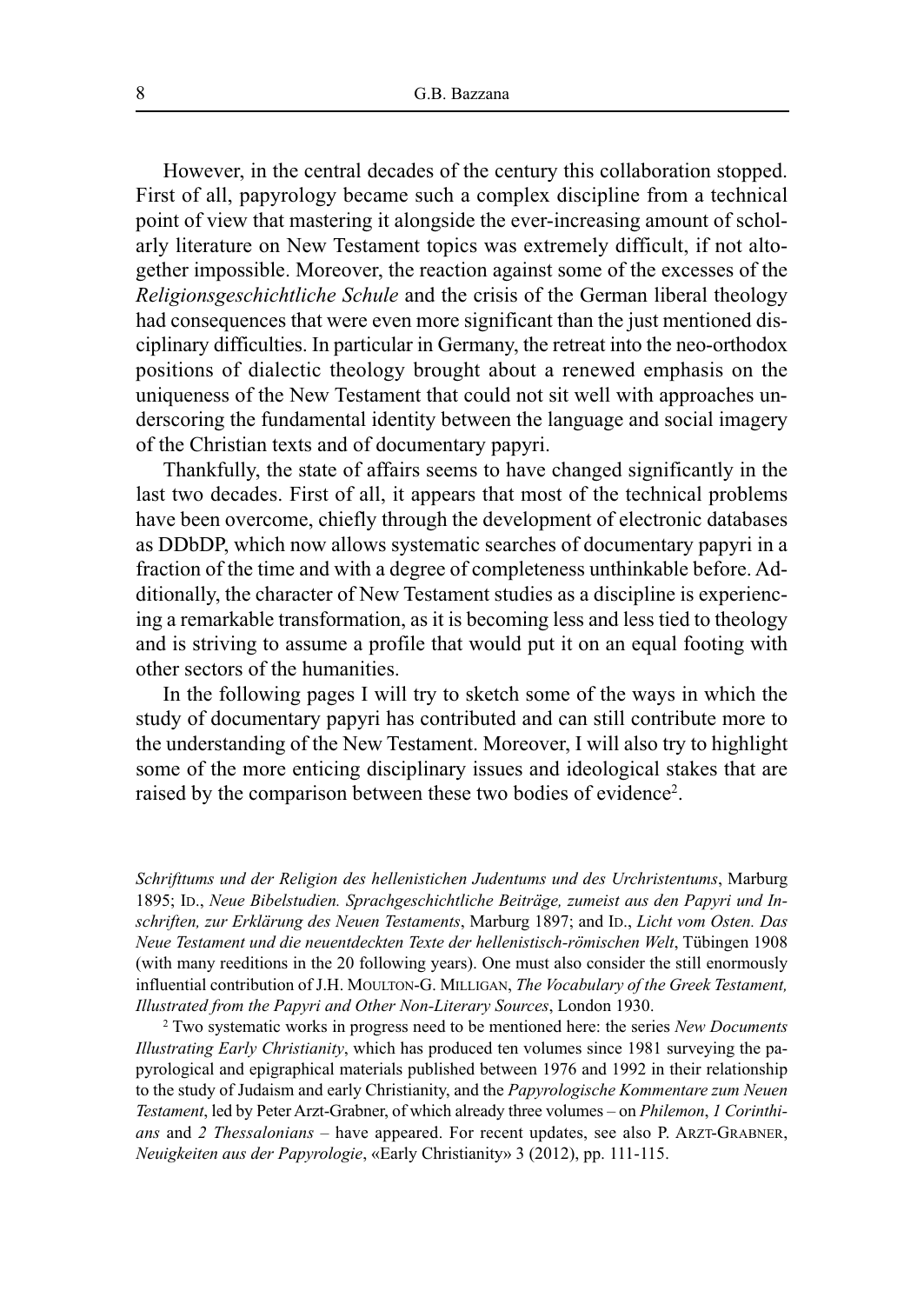### **II. Lexicography.**

Where documentary papyri are more immediately useful for the study of the New Testament is in providing the way to obtain a more accurate assessment of how Greek words were employed at the very least in the ancient eastern Mediterranean. Earlier studies – in particular those of the already mentioned Adolf Deissmann and James Moulton – have rendered almost common knowledge the notion that documentary papyri would attest to everyday parlance in opposition to the Greek of literary texts, which would in turn be not much more than an artificial construct of the more sophisticated and small literate elites of antiquity. The second part of the preceding statement could be accepted with some caution, but the first half can be received only with significant qualifications. In fact, Deissmann's frankly extremist position can be understood – and relativized – only on the backdrop of the intellectual and ideological climate in which he fought his battle in favor of documentary papyri 3 . Deissmann's desire to show that the New Testament provided the means to hear the voice of the common people unencumbered by aristocratic posturing and institutional religiosity was grounded in his own idea of what constituted the essence of Christianity<sup>4</sup>. Indeed, this assumption brought the great scholar to turn a relatively blind eye on the rhetorical and socio-cultural constructedness of the very documentary papyri that he studied so in depth.

In truth, as any papyrologist could attest, the category of documentary papyri is quite a mixed bag, since the label embraces a very heterogeneous array of texts, varying from public edicts and decrees, all the way to the most private letters passing through a host of legal genres (as contracts, accounts, wills, *et cetera*). Therefore, it is difficult to argue for the fact that these very diverse writings can represent adequately the everyday language of ancient low-class men and women: legal documents, which constitute the bulk of documentary papyri, certainly did not correspond to everyday speech any more than contracts and wills mirror our common way of talking today<sup>5</sup>. Even private letters,

<sup>3</sup> See the useful, but too brief, assessments in A. WIFSTRAND, *Epochs and Styles: Selected Writings on the New Testament, Greek Language and Greek Culture in the Post-Classical Era*, Tübingen 2005, pp. 71-77, and L. RYDBECK, *The Language of the New Testament*, «Tyndale Bulletin» 49 (1998), pp. 361-368, even though the latter's proclivity to speak of a «Jewish Greek» should give pause to the reader.

<sup>4</sup> On Deissmann's intellectual and political figure, see now the masterful A. GERBER, *Deissmann the Philologist*, Berlin 2010.

<sup>5</sup> However, on the issue of the existence of a specialized legal terminology in antiquity, see the nuanced assessment of J. HENGSTL, *Griechische Papyri und Ostraka*, in K. ERLEMANN-K.L.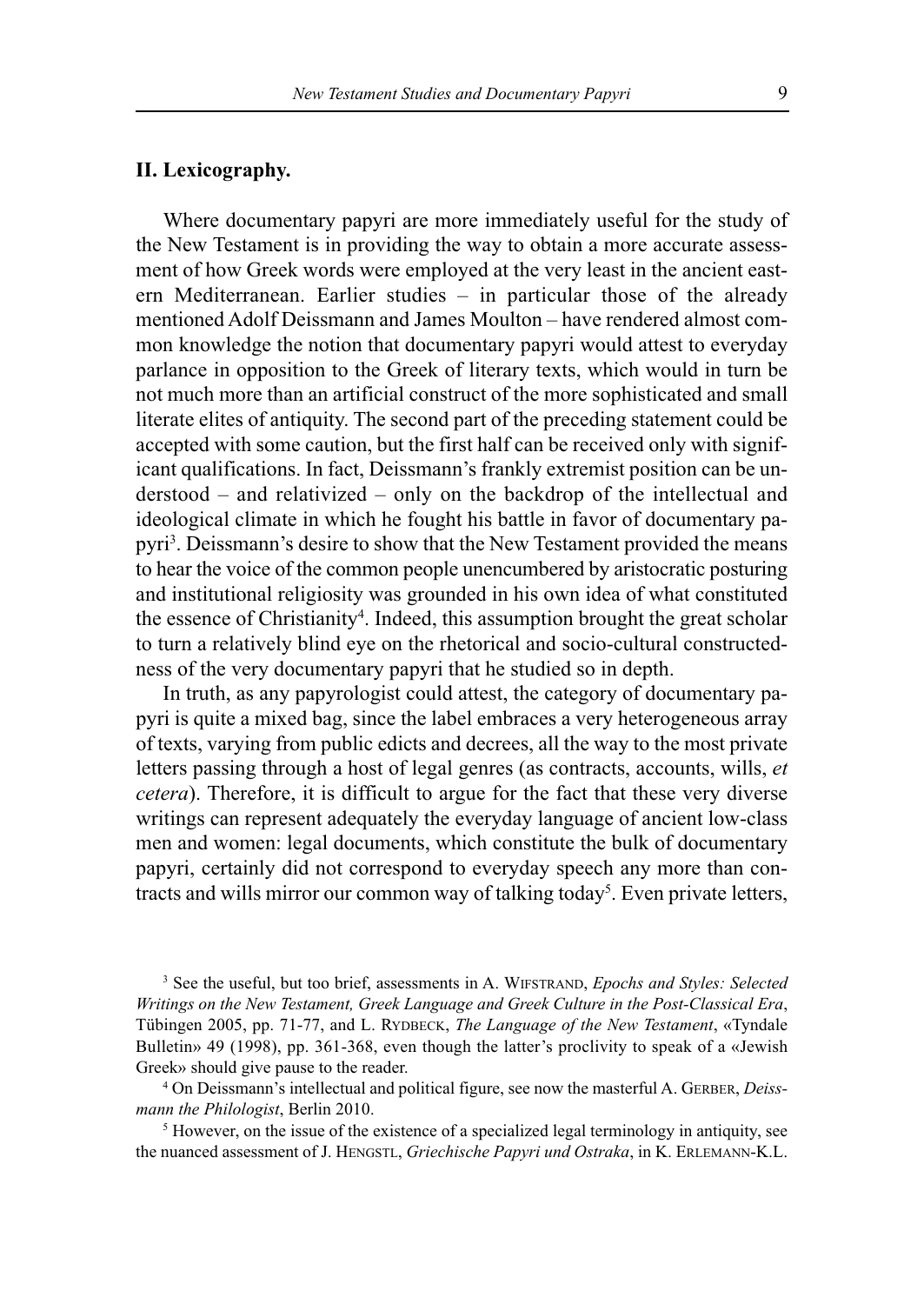which were frequently composed and written in antiquity – and not only then – by professional scribes, are best treated as stylized texts controlled to a significant degree by specific sets of rules of expression and rhetorical construction.

Nevertheless, it is definitely true that documentary papyri are the only substantive means at our disposal to escape the boundaries of elite literary production and consequently to try to have at least a partial look at ancient people's lives not exclusively from the perspective of the highest echelons of ancient society. This is the opportunity provided by the study of the papyrological record that figures more frequently in New Testament studies – particularly in commentaries of biblical books – but much work still remains to be done. I will try to illustrate what I mean by way of a handful of examples, two drawn from the Synoptic Gospels and one from Paul.

#### **a.**

Our first example will come from a famous Synoptic passage, the Lord's prayer, which is extant in two very similar versions in the Gospels of Matthew (6:9-13) and Luke (11:2b-4). It is well known that both versions of the prayer contain a request for the remittance/forgiveness of debts/sins and the very ambiguity of its formulation has traditionally led many exegetes to suggest that – behind the two surviving Greek versions – once stood an Aramaic one, which would now be lost 6 . Indeed, one finds out that Aramaic possesses a term, *hoba*, that would cover both the semantic domains associated with «debt» and «sin». In a recent – and otherwise insightful – analysis of the development of the concept of sin in biblical and post-biblical times, Gary Anderson states this point quite forcefully: «the terms that Matthew uses to describe the forgiveness of sins would have struck a Greek speaker as unusual»<sup>7</sup>.

However, a look at the papyrological evidence reveals that such terminology might not have sounded «unusual» at all. We possess a significant number of Ptolemaic amnesty decrees that Egyptian sovereigns used to promulgate at key moments during their reign, for instance at their enthronement or after a remarkable military victory. Obviously, these documents have a very distinct formulaic

NOETHLICHS (Hrsg.), *Neues Testament und Antike Kultur. 1. Prolegomena-Quellen-Geschichte*, Neukirchen 2004, pp. 119-124.

<sup>7</sup> G.A. ANDERSON, *Sin: a History*, New Haven 2009, p. 31.

<sup>&</sup>lt;sup>6</sup> Kaì ἄφες ἡμῖν τὰ ὀφειλήματα ἡμῶν, ὡς καὶ ἡμεῖς ἀφήκαμεν τοῖς ὁφειλέταις ήμων («And remit us our debts as we also have forgiven our debtors», Mt 6:12) and καὶ ἄφες ήμιν τας αμαρτίας ήμων, και γαρ αυτοι αφίομεν παντι οφείλοντι ήμιν («And forgive us our sins, for we ourselves forgive everyone indebted to us», Lk 11:4).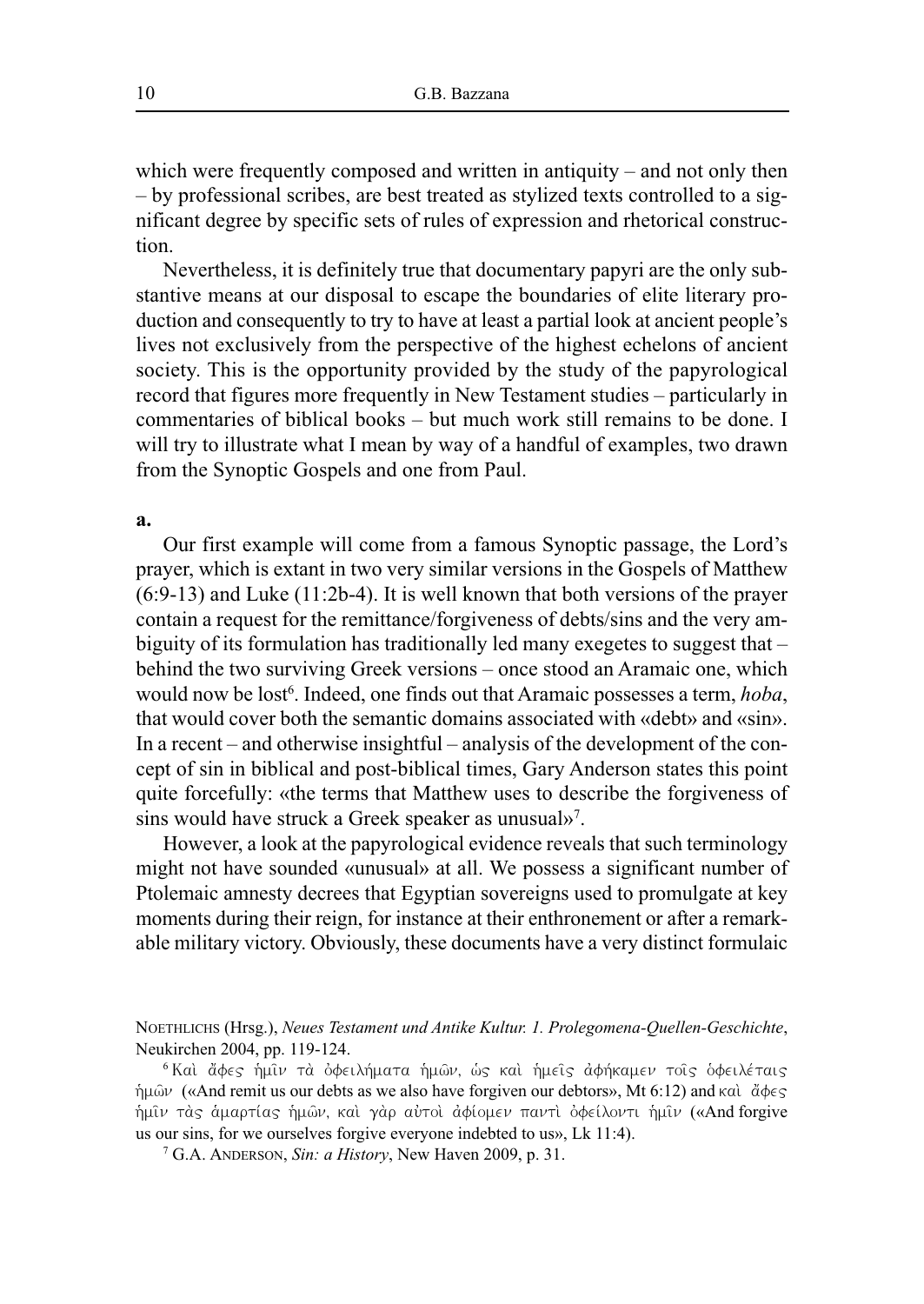character. The terminology that Anderson finds so puzzling for an ancient Greek speaker is conveniently displayed in a fragmentary exemplar dating to the second century BCE (PKoeln 7.313 [Oxyrhynchus?], lines 13-22):

[... αφί]ησιν δε και τούς ἄλλους κ[αι] τούς μισθωτας [... καὶ τοὺς γεω]ργοῦντας τὴν βασιλικ[ὴ]ν γῆν τῶν ὀφειlλημάτων τῶν ὄψτων πρὸς τὴν σιτικὴ[ν μί]σθωσιν καὶ τὸ χω-[ματικὸν τῆς αὐτ]ῆς γῆς ἕως τοῦ ις (ἔτους) χ[ωρὶ]ς τῶν μισθωτών [τῶν είς τὸ πατρικὸν μ|εμισθωμένων. ἀφίησιν δὲ καὶ τὰ ὀφει<sup>-</sup> λόμενα [... αργυρι]κῶν π[ρο]σόδων ἕως τοῦ αὐτοῦ χρόνου χωρὶς τ[ῶν] [...] ἀφίησιν δέ και τούς κυρίους των κατά κακ [...]. ημένων άμπελώνων και παραδείσων κα[ι] [...κ]aί βαλανε<ί>ων τα αναγραφόμενα οφείλεσθαι [πάντα έως το]ῦ κ (ἔτους). ἀφίησιν δὲ και τους ὀφείλοντας προς  $\tau$ ò $[...]$ 

«(The king) releases among the others also the lessees (…) and cultivators of the royal land from the debts they owe for the lease in kind and for the dike-tax of the same land up to the 16th (year) apart from the lessees who have hereditary leases. He releases also from what is due (…) for the tax in cash up to the same time apart from (…). He releases also the owners of (…) vineyards and orchards and (…) and baths from all the registered payments owed up to the 20th year. He releases also those who are in debt to the (…)».

These are few lines from an actual amnesty decree, promulgated by the king Ptolemy V on the occasion of his definitive victory over a native rebellion that took southern Egypt away from Greek control in the first decades of the second century BCE8 . In this section of the edict, the sovereign releases – using the verb  $\dot{\alpha}$  $\phi$ i qui – all his subjects from the taxes – indicated as  $\dot{\alpha}$  $\phi$  $\epsilon$ i  $\lambda$ qua – that they are bound to pay in exchange for the right to cultivate royal land<sup>9</sup>. The

<sup>8</sup> The introduction to the PKoeln edition of the text (p. 64) has a detailed description of the chronology of the events that followed the defeat of the Egyptian king Chaonnophris on 27<sup>th</sup> August 186 BCE and later led to the proclamation of the amnesty.

<sup>9</sup> Interestingly enough, these taxes are forgiven only up to the 16<sup>th</sup> year of reign of Ptolemy V, which corresponds to 190/189, three years before the actual victory of 186 BCE (the same happens in PTebt 1.5, which we are going to examine below; on this, see again the comments in PKoeln 7, p. 72).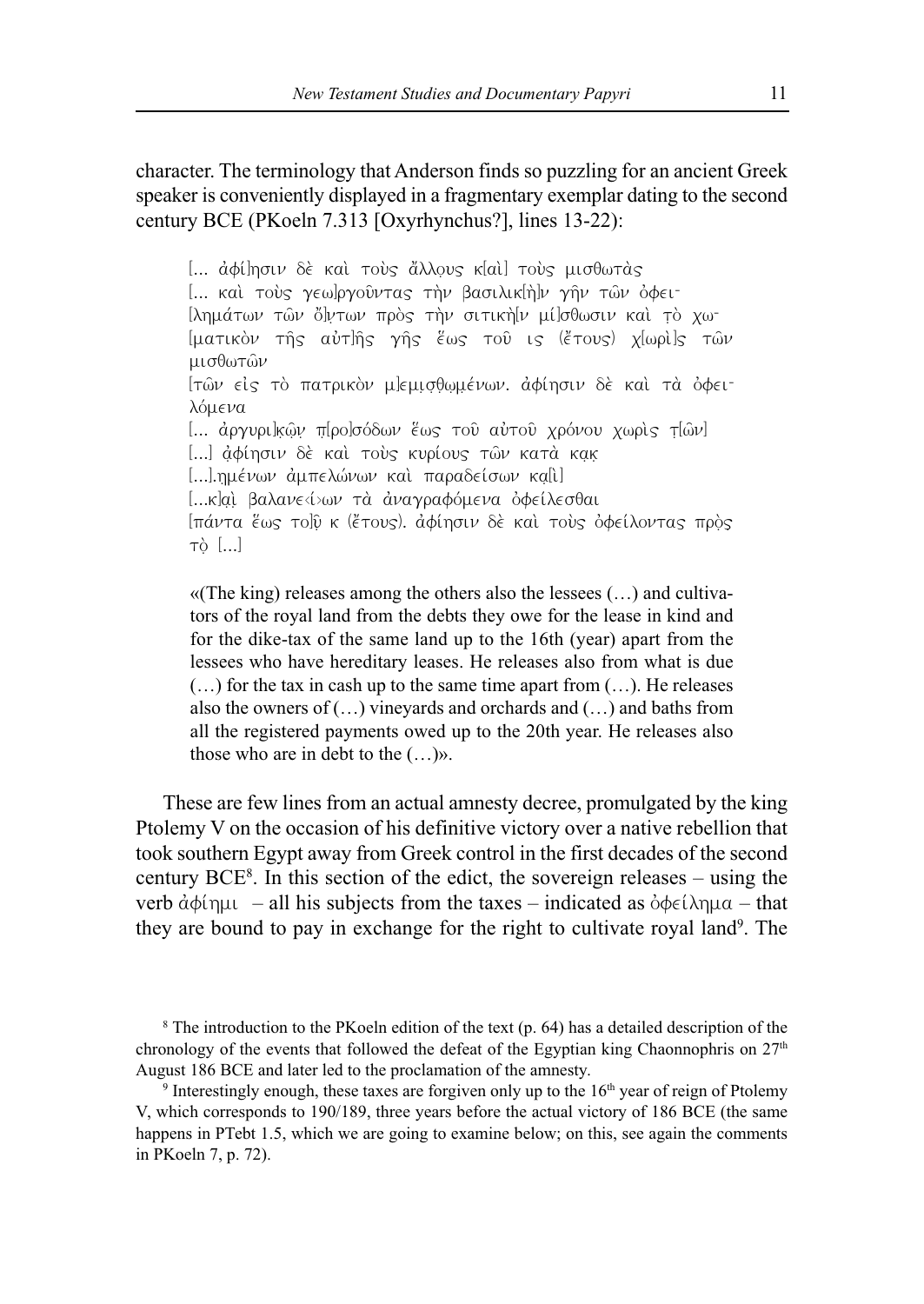same terminology appears for the release from those taxes that are due on the produce of orchards and vineyards in lines 19-22.

The language used in the decree resembles so closely the wording of the Lord's Prayer that it is quite easy to see how unnecessary Anderson's and others' appeal to an Aramaic basis is. There is indeed hardly any foundation for the assumption that a Greek-speaking reader of this text would have had any trouble in identifying here the "religious" meanings of «forgiveness» and «sins»10 . On the contrary, the language of remittance and debts was arguably a very direct clue for Greek readers and hearers to recognize that the prayer speaks about God and his eschatological intervention using words and concepts that were commonly employed in the Hellenistic world to speak about sovereigns and their *basileia*. The latter term is traditionally translated as «kingdom», but its range of meanings goes well beyond a material reference to the land under the rule of a king and encompasses the theoretical notion of «just» and legitimate sovereignty. In fact, *basileia* is a complex ideological and philosophical construction, designed to legitimize monarchic regimes by showing that the sovereign is in charge because he or she better than anyone else can provide for the two prominent needs of the subjects: safety (by defeating the enemies of the country) and welfare (by offering relief in situations of need, as in the case of excessive indebtedness, famine, and so on). It is interesting to note that both these sides of the Hellenistic *basileia* are actually attached by the Gospels to the «kingdom of God». Thus, several texts announce the defeat of demonic forces in connection with the arrival of God's *basileia*<sup>11</sup> and, in the very same text of the Lord's Prayer, a request for bread immediately precedes that for debt relief<sup>12</sup>. Admittedly, singling out specific "religious" elements in these contexts is quite difficult, partly because the notion of «religion» becomes something detached from «politics» or «economics» only (if at all) in modern times. On the contrary, the very concept of Hellenistic *basileia* operates across the divide between the human and the divine realms (and therefore invites its

<sup>10</sup> «Matthew's version of the Our Father makes sense only if we assume that the wording reflects an underlying Semitic idiom. […] The author of Matthew's Gospel, in contrast to Luke, chose to provide a literal translation. The result was a linguistic formulation that would have sounded odd to a native Greek speaker who did not recognize the underlying Semitic idiom» (ANDERSON, *Sin* cit., p. 32).

 $11$  For instance, in the conclusion of the famous answer to the charge that Jesus' exorcisms are accomplished with the help of Beelzebul in Mt 12:25-28 // Lk 11:17-20.

<sup>12</sup> Τὸν ἄρτον ἡμῶν τὸν ἐπιούσιον δὸς ἡμῖν σήμερον («Give us today our daily bread», Mt 6:11) and τὸν ἄρτον ἡμῶν τὸν ἐπιούσιον δίδου ἡμῖν τὸ καθ' ἡμέραν («Give us each day our daily bread», Lk 11:3).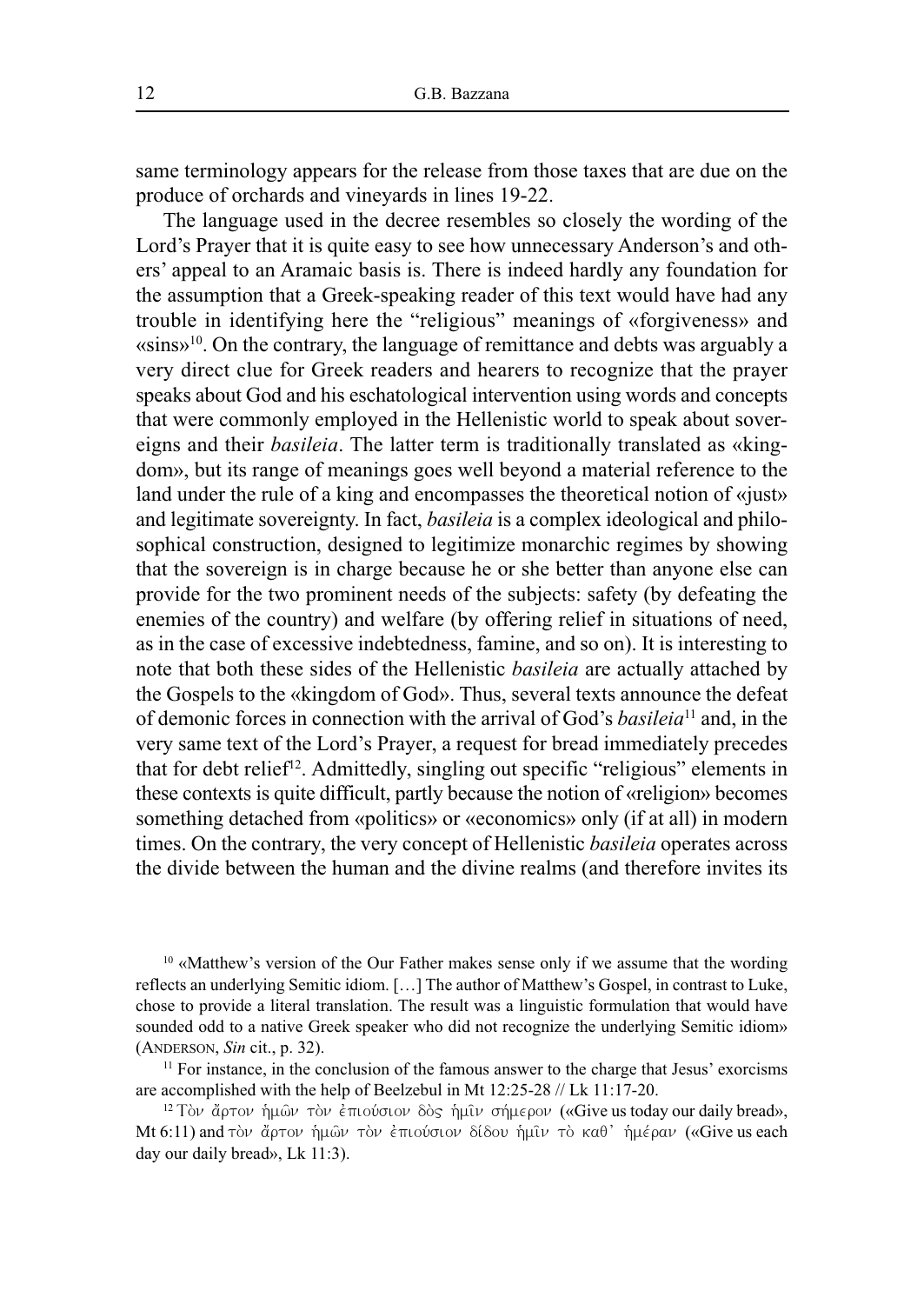adaptation to the Israelite God that one finds exemplified in the Lord's Prayer). Human and divine sovereigns alike are conceived as the guarantors of a just balance in the world order and, whenever they issue edicts as those here examined, they are simply acting out the roles that they are expected to fulfill in this ideological scenario<sup>13</sup>.

Even the Lukan  $\alpha_{\mu\alpha\rho\tau}(\alpha$  («sin») – which is frequently interpreted as a translational variant of the Matthean  $\phi \phi \in (\lambda \cap \mu \alpha \phi)$  on the basis of the already mentioned presence of an alleged Aramaic substratum – is perfectly understandable in light of Hellenistic amnesty decrees. It is still possible to explain the redactional variant introduced by Luke as an attempt to "spiritualize" – certainly in the sense of the "religious" meaning advanced by Anderson – the request for debt relief, but again there is no need to imagine a misunderstanding of an ambiguous Semitic *Vorlage*. A single example should suffice to illustrate the point. Among the papers of the village scribe Menches, who lived in the Egyptian Fayum at the end of the second century BCE, we can find several copies of the first lines of another amnesty decree that the *komogrammateus* kept in his archive. Here is the beginning of *SB* 8.9899 (118 BCE)<sup>14</sup>:

Baσιλεύς Πτολεμαιο[s] και βασίλισσα Κλεοπάτρα ή άδελφή καί βασίλισσα Κλεοπάτρα ή γυνή άφιασι τούς υπό τήν βασιλείαν πάντας αγνοημάτων αμαρτημάτων εγκλημάτων καταγνωμάτων αίτιων πασών τῶν ἕως θ τοῦ Φαρμοῦθι τοῦ νβ (ἔτους) πλὴν τῶν φόνο[ι]ς έκουσίοις και ιεροσυλίαις [σ]υνεχομένων.

«King Ptolemy and queen Cleopatra the sister and queen Cleopatra the wife release all the subjects to their *basileia* from errors, crimes, accusations, condemnations, and charges of all kinds up to the 9th of Pharmouthi of the 52nd year except for those guilty of willful murder or sacrilege».

This amnesty decree was promulgated in 118 BCE by the three sovereigns who were reigning jointly over Egypt, after a civil strife that had lasted for several years and had significantly weakened the Ptolemaic control over the

<sup>&</sup>lt;sup>13</sup> On the performative character of these amnesty decrees (with special attention paid to the examples preserved in the two *Books of Maccabees*), see J. MA, *Seleukids and Speech-Acts. Performative Utterances, Legitimacy, and Negotiation in the World of the Maccabees*, «Scripta Classica Israelica» 19 (2000), pp. 71-112.

<sup>&</sup>lt;sup>14</sup> The two copies of this *incipit* have been also republished in the collection of Ptolemaic royal ordinances as COrdPtol 53bis and 53ter.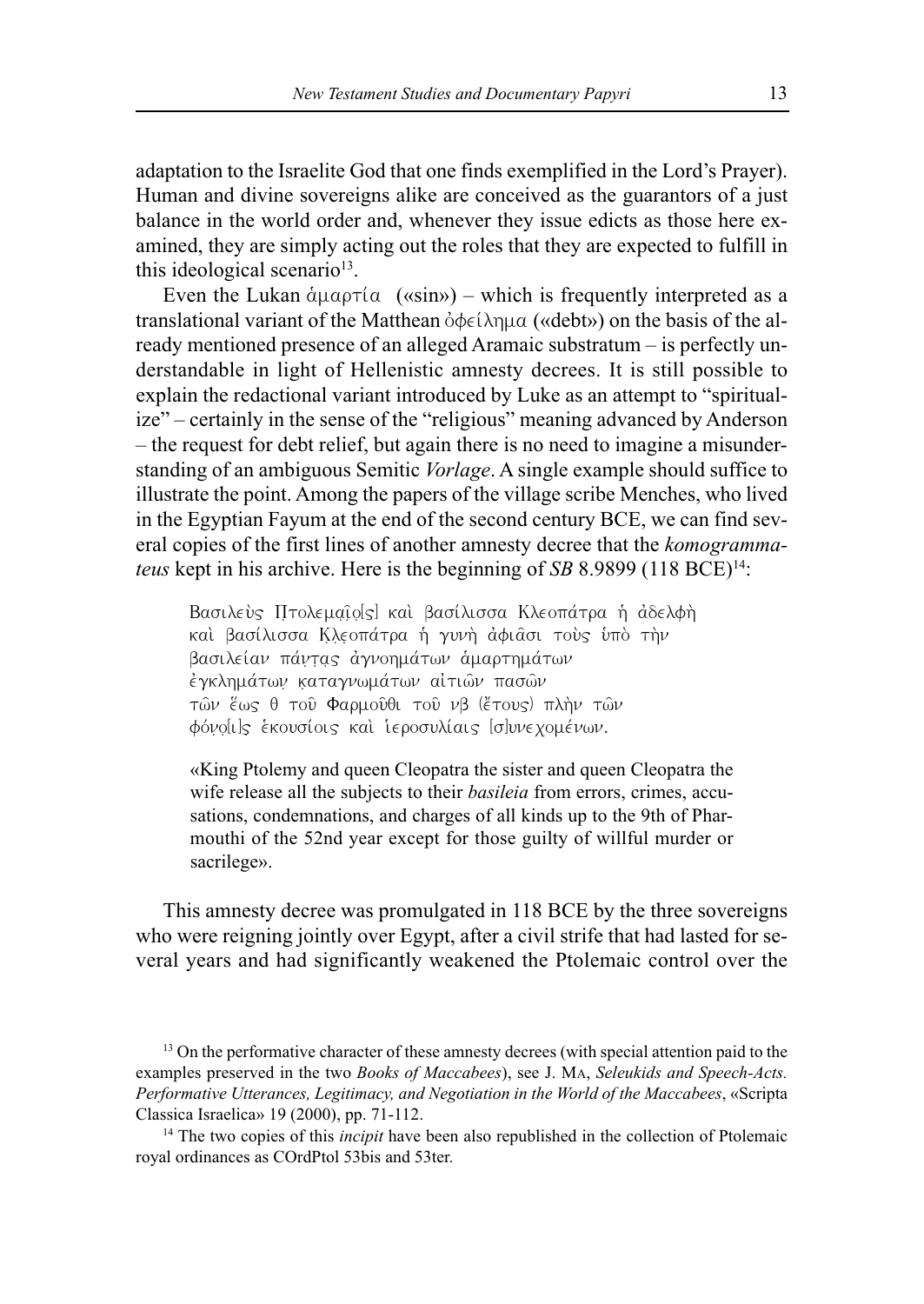country. The amnesty decree – extant also in PTebt 1.5 in a fuller form – was issued to celebrate their renewed agreement and the period of peace that was expected to follow it. In fact, the harmony did not last for long, but mostly because both Ptolemy VIII and Cleopatra II died shortly thereafter, in 116 BCE.

As far as the language of this official statement is concerned, it is worth noting that it spells out that the benefits of the sovereigns' political acts will extend to all «those who are under the *basileia*» (oi  $\hat{u}$ <sub>U</sub>)  $\hat{v}$   $\hat{v}$   $\hat{v}$   $\hat{v}$   $\hat{v}$   $\hat{v}$   $\hat{v}$   $\hat{v}$   $\hat{v}$   $\hat{v}$   $\hat{v}$   $\hat{v}$   $\hat{v}$   $\hat{v}$   $\hat{v}$   $\hat{v}$   $\hat{v}$   $\hat{v}$   $\hat{v}$   $\$ this context it would be meaningless to translate the term with «kingdom» as it is frequently done for the New Testament occurrences of the term. On the contrary, in this case, *basileia* clearly refers to the abstract quality that – as we have seen above – characterizes the "good" sovereign in his or her dealings with the subjects and that, in turn, constitutes the ideological foundation for the sovereign's right to rule. Moreover, the beginning of an amnesty decree shows that such texts did not focus only on financial debts and taxes. On the contrary, criminal violations figured prominently there. It is possible to see from this snippet that crimes of any kind – apart from a few exceptions considered particularly heinous – were indeed mentioned in an extremely prominent position. The redactor of the *Gospel of Luke* might have simply chosen to insert another element taken from the language of these documents in his reworking of the Lord's Prayer. That  $\alpha_{\mu\alpha\rho\tau}(\alpha)$  is selected here – instead of the cognate and more common  $\alpha\mu\alpha - i\sin\beta$  is probably due to the fact that the first term rang more Septuagintal to Luke's ear, since, in turn, these very same amnesty decrees had originally influenced the way in which the first translators of the Hebrew Bible introduced  $\alpha\mu\alpha\rho\tau\eta\mu\alpha$  in their work to indicate «sins» and other violation of the Israelite Law<sup>15</sup>.

#### **b.**

The second example comes from an only apparently minor lexical specificity in one section of the canonical Gospels. It is worth starting this treatment by noting that New Testament scholarship has long since established that three of the four canonical Gospels – the so-called "Synoptics" (Matthew, Mark, and Luke) – exhibit a close literary relationship. In particular, already 150 years ago, German exegetes demonstrated that Matthew and Luke had independently used the material present in the Gospel of Mark. Moreover, since the remaining – non-Markan – material included in Matthew and Luke shows striking simi-

<sup>15</sup> On this point, see A. PASSONI DELL'ACQUA, *La terminologia dei reati nei* προστάγματα *dei Tolomei e nella versione dei LXX*, in B.G. MANDILARAS (ed.), *Proceedings of the XVIII International Congress of Papyrology*, *Athens 25-31 May 1986*, Athens 1988, II, pp. 335-350.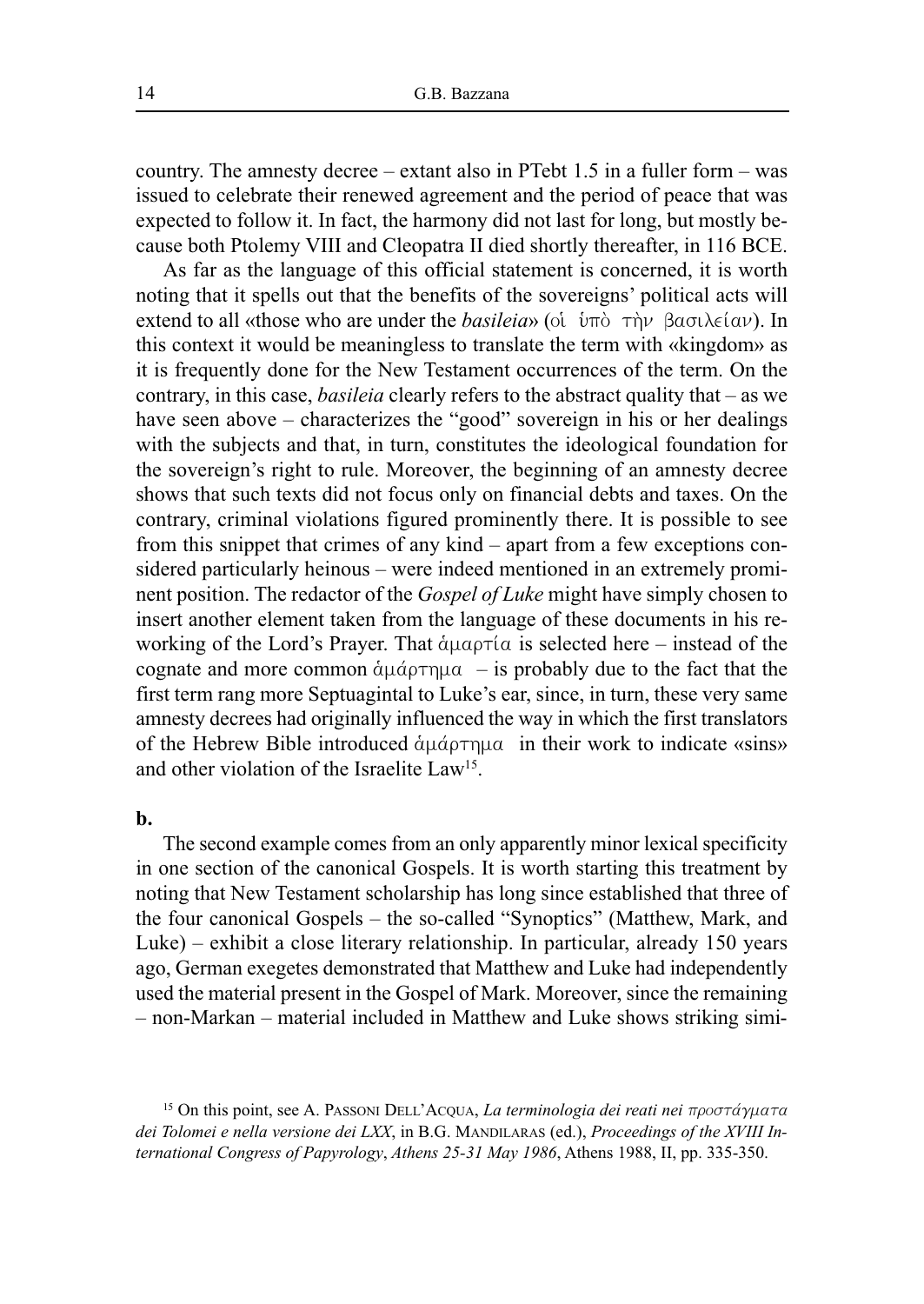larities both in order and wording, to this has been added the hypothesis that the redactors of these two Gospels used another source, which was originally called Q – from the German *Quelle* – and is now often designated as the Sayings Gospel (since its content is mostly constituted by non-narrative materials)<sup>16</sup>. On the basis of this *consensus*, in the most recent decades the focus of much scholarly work on Q has moved to the analysis of its theology and of the socio-cultural profile of those people who might have put the writing together. Since the Sayings Gospel was used by Matthew and Luke – both dated to the final decades of the first century  $CE - Q$  can be placed only a few years after Jesus' death and it is thus one of the most ancient Christian texts. Moreover, it is worth adding that the place of origin of Q is most probably Galilee and that the collection included many of the most beloved Christian texts, such as the already mentioned Lord's Prayer or the Beatitudes. Such observations well justify the high degree of scholarly attention that this text has attracted in recent years.

A comparison between the language of Q and documentary papyri highlights a series of very interesting lexical phenomena that in turn lead to some significant conclusions about the socio-cultural profile of the author(s) of the Sayings Gospel. Many exegetes have already noted that Q presents several phrases and images that are typical of everyday life in the countryside and this is one of the reasons that have led to hypothesize that the text was redacted in the context of rural villages in Galilee.

Since the space at our disposal here is limited, it is worth starting with the observation that the Sayings Gospel includes several pericopes in which the dominant imagery is that of storing grains or other produce of the land. Within these texts, Q employs a range of words to designate the place in which the actual storing takes place. In particular<sup>17</sup>, the Sayings Gospel has  $\theta$ ησαυρός – and its derivative verb  $\theta$ ησαυρίζω – in two places. The first one is Q 6:45, a short proverb in which the «good person» and the «evil person»

<sup>16</sup> For more detailed information about the research on the Sayings Gospel Q, see the extensive treatment in J.S. KLOPPENBORG VERBIN, *Excavating Q. The History and Setting of the Sayings Gospel*, Minneapolis 2000.

<sup>17</sup> The other term more often used in Q is  $\alpha \pi$  of  $\beta \pi$ , which occurs in Q 3:17 («His pitchfork is in his hand, and he will clear his threshing floor and gather the wheat into his granary; but the chaff he will burn on a fire that can never be put out»), on the mouth of John the Baptist, and in 12:24 («Consider the ravens, they never sow nor reap nor gather into barns, and yet God feeds them»). In documentary papyri, this term occurs only very rarely (four times before the end of the first century CE: PTebt 3/1.703 [around 210 BCE], PGissUniv 1.10 [145-116 BCE], POslo 3.150 [I CE], and SB 16.12495 [I CE]) and always with reference to the storage of liquids, wine or oil.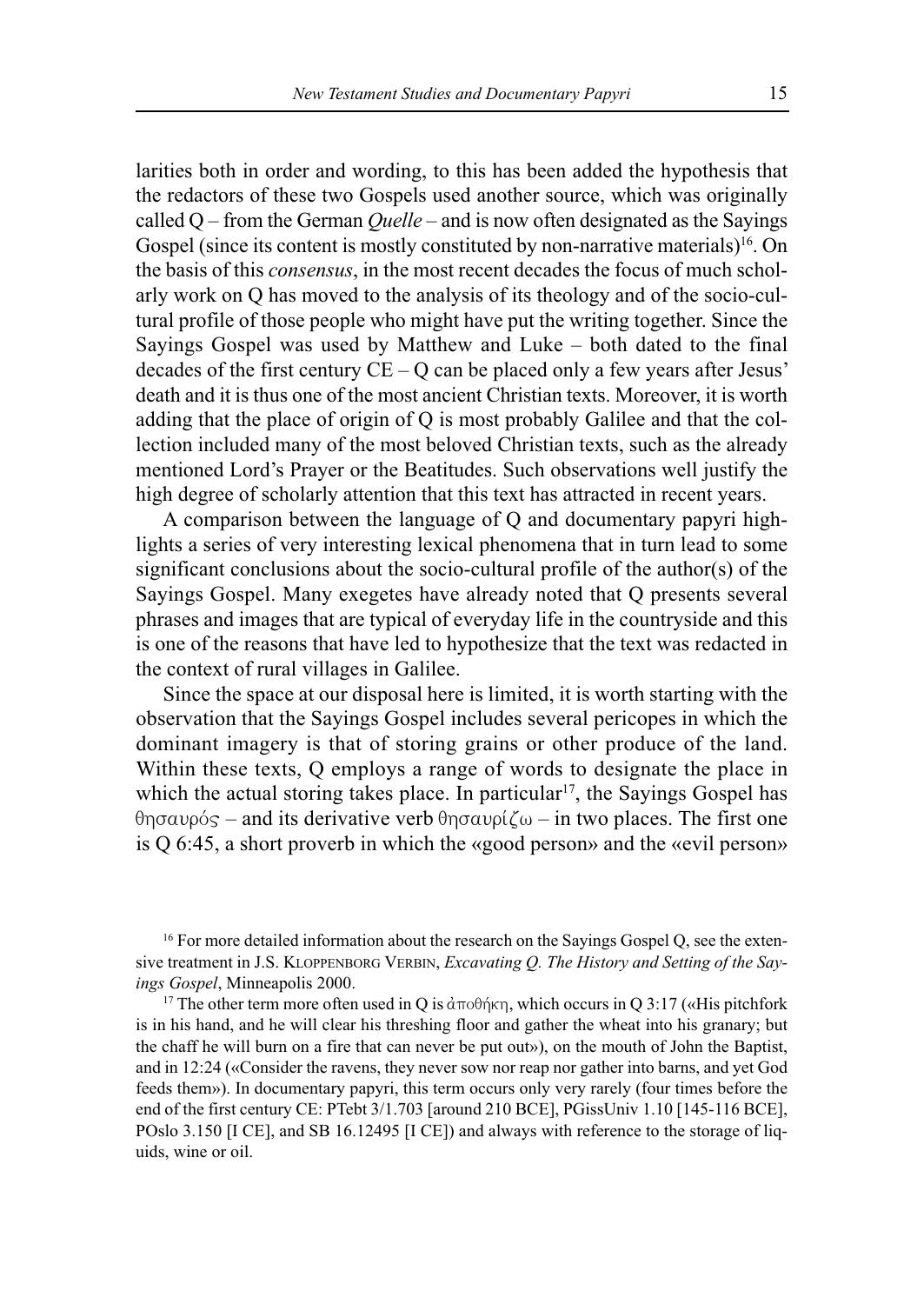are opposed: while the first takes «good things» out of his «good  $\theta$ ησαυρός», the other does the opposite<sup>18</sup>. The second occurrence is in another brief pericope, Q 12:33-34, in which readers are once more presented with the choice between two opposite forms of behavior, one designated as negative and the second indicated as positive. They should not «thesaurize»  $\theta$ ησαυροί on earth, since these are exposed to corruption and theft, but instead focus their attention on «heavenly»  $\theta$ ησαυροί, which are immune to any form of destruction<sup>19</sup>.

An interesting feature of the second passage is the fact that the  $\theta$ ησαυρός envisaged in Q 12:33 is clearly a granary or, at least, a place in which land produce is to be preserved<sup>20</sup>. This use is at variance with almost the entire classic and literary Greek record, in which the term designates what is expected by a modern reader, a place in which gold, silver, and other valuables are kept safe. Hence, it is worth wondering where from the Sayings Gospel took the idea of  $\theta$ ησαυρός as a «granary». That Q might have been influenced by a use in the *Septuagint* is obviously an appealing possibility, but probably not right for the case of  $\theta$ ησαυρός. Indeed, the overwhelming majority of the occurrences of the term in the Greek translation of the Bible refer very clearly to «treasures» as places in which precious metals and other durable goods are stored $2<sup>1</sup>$ . The handful of *Septuagint* passages, in which  $\theta$ ησαυρός indicates deposits for grains or other land produce, are hidden in places that are by no means relevant

<sup>18</sup> 'Ο άγαθὸς ἄνθρωπος ἐκ τοῦ ἀγαθοῦ θησαυροῦ ἐκβάλλει ἀγαθά, καὶ ὁ πονηρὸς άνθρωπος έκ τοῦ πονηροῦ θησαυροῦ ἐκβάλλει πονηρά. The texts of the Sayings Gospel are taken from J.M. ROBINSON-P. HOFFMANN-J.S. KLOPPENBORG (eds.), *The Critical Edition of Q*, Leuven 2000.

<sup>19</sup> Μή θησαυρίζετε υμιν θησαυρους έπι της γής, όπου σης και βρώσις αφανίζει, καί ὅπου κλέπται διορύσσουσιν και κλέπτουσιν· θησαυρίζετε δε ὑμῖν θησαυροὺς ἐν ούρανῶ, ὅπου οὔτε σής οὔτε βρῶσις ἀφανίζει, καὶ ὅπου κλέπται οὐ διορύσσουσιν ούδέ κλέπτουσιν· ὅπου γάρ ἐστιν ὁ θησαυρός σου, ἐκεῖ ἔσται καὶ ἡ καρδία σου.

<sup>20</sup> Both the Greek terms σής and βρώσις are notoriously difficult: they are rarely used, but, since the first one refers to insects and the second one is etymologically tied to the idea of «eating something away», it stands to reason to conclude that what is at issue here is not the destruction of precious metals or valuable objects.

<sup>21</sup> For instance, a series of verses in the historical books refer – employing very formulaic phrases – to the sovereigns' act of tapping into their  $\theta$ ησαυροί, when financial resources are needed to arm soldiers or forge political alliances; see the actions ascribed to Asa, the king of Judah, who tries to turn away the king of Damascus from his ties with the king of Israel, in 3 Kings 15:18 (και έλαβεν Ασα το άργύριον και το χρυσίον το ευρεθεν έν τοις θησαυροις τού οἴκου του βασιλέως και ἔδωκεν αὐτὰ είς χείρας παίδων αὐτου, «Then Asa took the silver and the gold that were found in the treasures of the palace of the king and gave them into the hands of his servants»).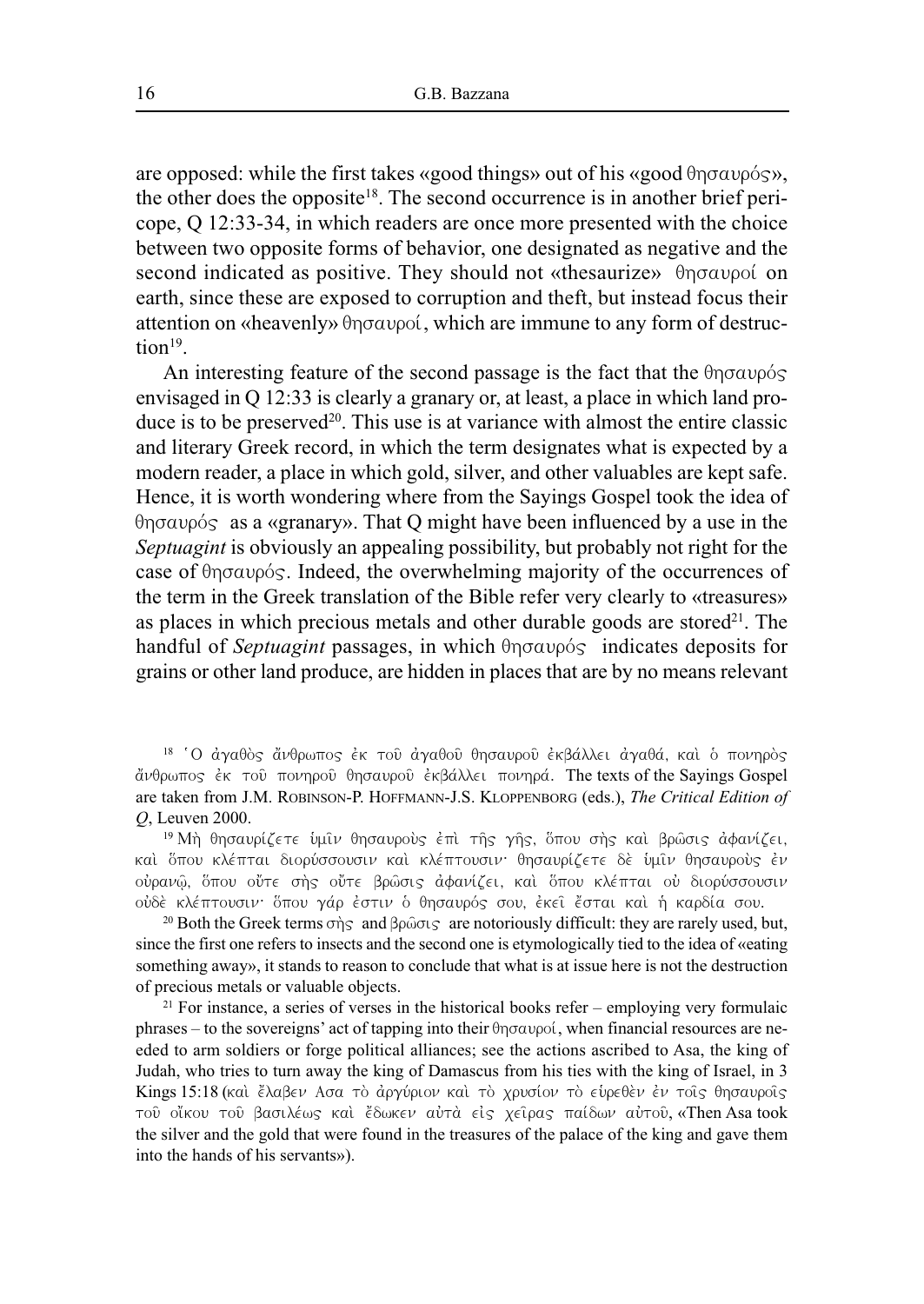and, even more importantly, that reflect administrative structures datable to the Ptolemaic or, at best, to the Persian periods<sup>22</sup>. The latter observation will have a great significance for the conclusion of the present argument, but, before moving on to this, it is worth summing up briefly what is the role played by  $\theta$ ησαυρός in Egyptian documentary papyri.

There,  $\theta$ ησαυρός scores a very high number of occurrences and – as stated above – almost the entirety of them refer to places used for the storage of land produce, a peculiarity that is shared – as we have seen – with Q. The Egyptian  $\theta$ no $\alpha$ upoi, however, are so frequently mentioned in the papyrological record because they occupy an enormously significant position in the administrative structure of the managing and exploitation of land resources<sup>23</sup>. Both private and public granaries are places in which the produce is stored not simply for the direct and differed consumption by the producers, but also for the payment of taxes or rents due on yearly harvests, for the borrowing of seeds to be planted at the beginning of a new season, and for the transportation of the surplus from the villages to the nome centers and then to the capital.

The crucial bureaucratic functions that are attached to the institution of the Egyptian granary generate a remarkable paper trail designed to keep track of the diverse amounts of grains or other produce stored at different times in different locations. Therefore, literally hundreds of receipts – oftentimes inscribed on cheap *ostraka* – have survived from almost every Egyptian period to attest to the amounts of produce deposited by Egyptian farmers. Here is a very simple example – OWilck 767 (Thebes,  $14<sup>th</sup>$  August 2 CE) – that is datable to roughly the same period in which the Sayings Gospel was composed:

Mεμέ(τρηκεν) Λυσίμαχος ' Απολλωνίου είς τον

<sup>22</sup> An exemplary case is the list of administrators of David's properties in 1 Chr 27:25-28, where one encounters a mention of a certain Jonathan έπι τῶν θησαυρῶν τῶν ἐν ἀγρῷ και έν ταΐς κώμαις καί έν τοΐς έποικίοις καί έν τοΐς πύργοις («appointed onto the treasuries in the fields and in the villages and in the farmsteads and in the towers»), followed by the names of two managers of the treasuries of the wine and the treasuries of the oil. With the same meaning, see also Ne 10:39-40; 12:43; 23:12.

<sup>23</sup> G. GERACI, *Granai nell'Egitto ellenistico e romano: problemi tipologici, lessicali, funzionali e metodologici*, «MEFRA» 120 (2008), pp. 307-322, offers a detailed description of the architectural layout of Egyptian «granaries», but is also careful to emphasize that these are not only buildings, but true administrative institutions, which are to a significant extent not tied to a material location. On the varied typologies of granaries, see also the classic work by A. CALDERINI, QHSAUROI*.Ricerche di topografia e di storia della pubblica amministrazione nell'Egitto greco-romano*, Milano 1924.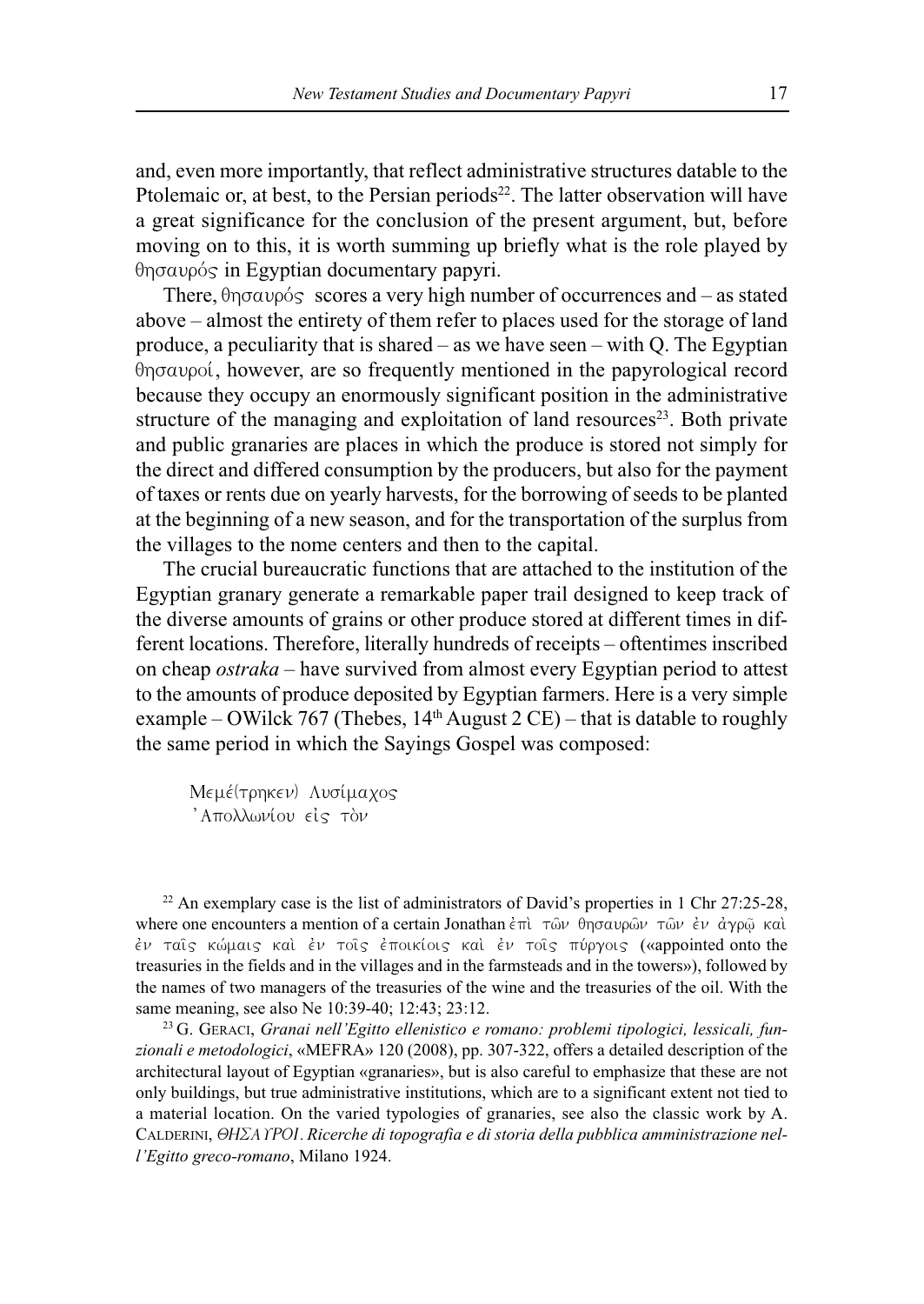τῆς διοικ(ήσεως) θησ(αυρὸν) ὑπ(ὲρ) δημοσι(ων)24 γενη(μάτων) λα (έτους) με( )ου Καίσαρος (πυροῦ) (ἀρτάβας) δέκα επτά ἥμισυ τρίτ(ον),  $\delta$ μοίω(ς) Μεσο(ρή) κα (πυροῦ) (ἀρτάβαν) μίαν δίμο(ιρον) ( $\gamma$ ίνονται) (πυροῦ) (ἀρτάβαι) ι $\theta$  <. (ἔτους) λα Καίσαρος Μεσο(ρή) κα.  $\ell$ γρα(ψα) Διονύ(σιος) σιτολ(όγος).

«Lysimachos, son of Apollonios, has measured into the granary of the administration from the public produce of the  $31<sup>st</sup>$  year of  $(...)$  Caesar seventeen artabas and a half and a third of wheat; likewise on the 21<sup>st</sup> of Mesore one artaba and two thirds; the total being nineteen artabas. On the  $21^{st}$  of Mesore in the  $31^{st}$  year of Caesar. I, the sitologos Dionysios, wrote this receipt».

The document needs little commentary, but it is worth remarking here that  $\mu \in \tau \circ \epsilon_{\omega}$  («measuring») becomes in this context an almost technical verb, as it is employed routinely in bureaucratic writing of all sorts to indicate the concrete act of counting the amount of grain that is deposited into the  $\theta$ ησαυρός or is borrowed out of it. Interestingly enough the same term occurs in the Sayings Gospel as well, in particular in Q 6:38, a wisdom instruction in which it is easy to hear the undertone of the agrarian transactions that took place around the  $\theta$ ησαυροί $^{25}$ .

Sometimes rents, which were due in kind on leased land, or taxes, which were levied on yearly harvests, were paid by measuring out the appropriate amounts on the floors of public  $\theta$ ησαυροί (or of their semi-public equivalents as in the case of the granaries of temples). This is occasionally stipulated through a specific clause in contracts of land lease, as in the following case of SB 16.12539 (Tebtynis,  $22<sup>nd</sup>$  September 26 CE<sup>26</sup>), lines 20-22, concerning the lease of a plot of 4 aruras from Sokrates to Horos:

<sup>24</sup> Following Wilcken's reading in the *editio princeps*.

<sup>25</sup> 'Eν  $\hat{\varphi}$  μέτρ $\varphi$  μετρείτε μετρηθήσεται υμίν («With the measure you use to measure out, it will be measured out to you»). On the socio-economic implications of this saying, see now the comments of J.S. KLOPPENBORG, *Agrarian Discourse and the Sayings of Jesus. "Measure for Measure" in Gospel Traditions and Agricultural Practices*, in B.W. LONGENECKER-K.D. LIEBENGOOD (eds.), *Engaging Economics. New Testament Scenarios and Early Christian Reception*, Grand Rapids 2009, pp. 104-127. Of course, the present treatment suggests that the sayings might have been intended – at least within the context of  $Q$  – more for a group of village bureaucrats than generically for «those who were in a position to lend» (as correctly maintained by KLOPPENBORG, *Agrarian* cit., p. 127).

<sup>26</sup> For this date, see BL 9.286.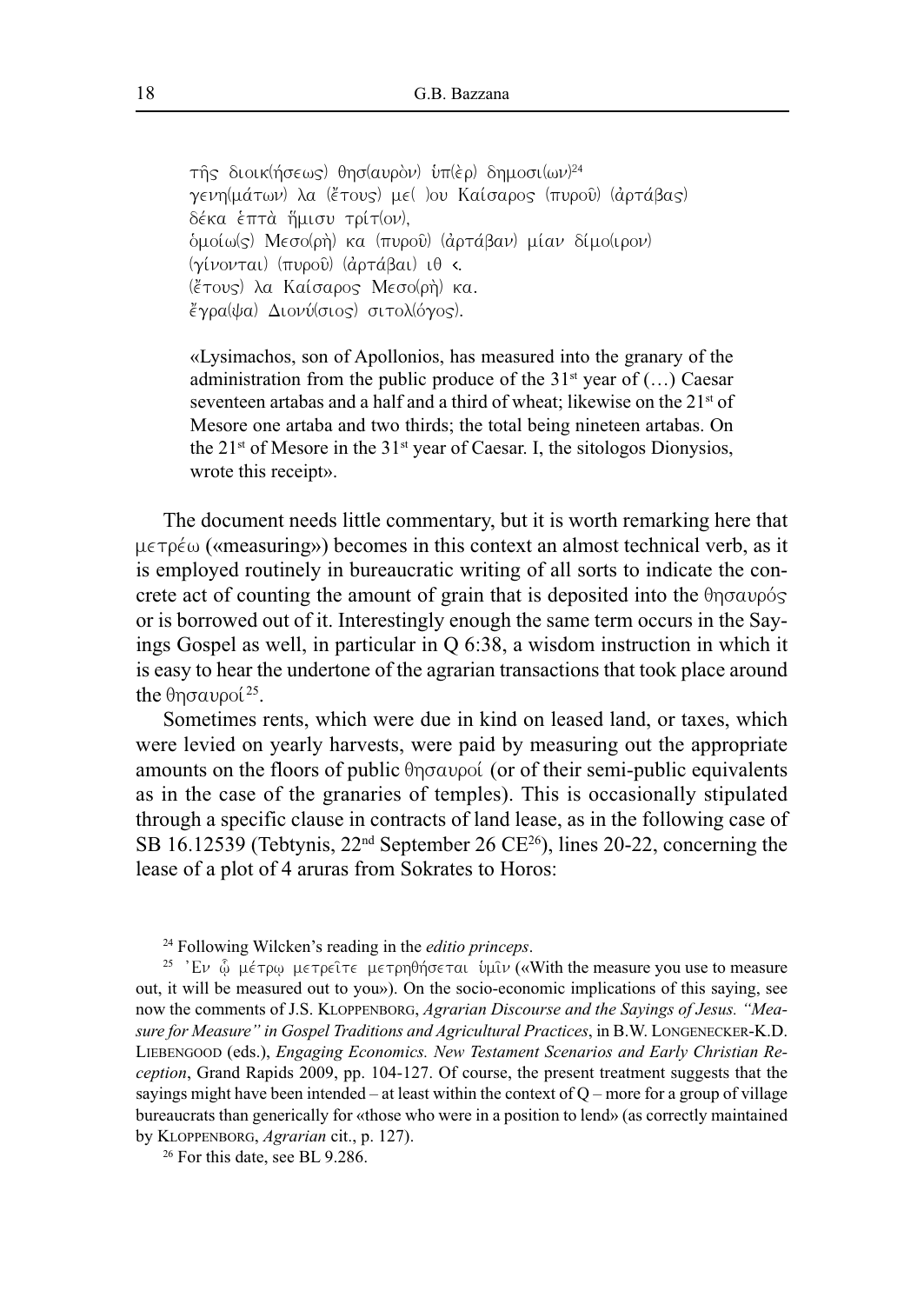Τὰ δὲ σημαινόμενα ἐκφόρια τῶν τριῶν ἐτῶν κατ' ἔτος ἀπολήμ- $(lis\in\tau a)$ 

ό κρατῶν Σωκράτης έν μηνὶ Παῦνι κατ' ἔτος έν Θεογονίδα έν θησαυρῶ μέτρω θησαυροῦ <με>μετρημέ(να).

«The agreed upon rent for the three years will be received every year by the owner Sokrates in the month of Pauni every year in Theogonis in the granary, measured out using the measure of the granary $v^{27}$ .

That public granaries played this administrative role is attested throughout the centuries covered by the Egyptian papyrological record and can be attributed to a certain extent to the uniformity afforded to lessors and lessees alike by the availability of a standard  $\mu \in \tau$  pov in the  $\theta$ ησαυρός<sup>28</sup>. Interestingly enough, the same wording and the same practice are attested for the Land of Israel at roughly this time in one of the Hebrew documentary papyri dating to the Bar Kokhba revolt and discovered at Wadi Murabba'ât. PMur 24 contains six fragmentary deeds of loan that are probably the copies entered in an official archive by the *parnas* Hillel, acting as manager of the land passed from imperial control to the ownership of Simon bar Kosiba, the chief of the Jewish resistance<sup>29</sup>. The contracts – all dating to the winter of 134  $CE^{30}$  – prescribe that the lessees will pay their rents (or taxes) in kind *mdd'l gg 'wsrh* («measuring out on the roof of the granary»), as written in the best preserved column C at line 17, of the residence of Bar Kosiba in Herodium. The formula is for all in-

<sup>27</sup> See also the edition of the papyrus in F.W. JENKINS, *A Land Lease from the Michigan Collection*, «StPap» 21 (1982), pp. 23-30. A very similar wording is probably found in another deed of lease, PIFAO 1.1 (Tebtynis, 24<sup>th</sup> October 27 CE), lines 17-20 (that is however in need of reconstruction at this point, for which see BL 6.54), and in the deed of loan PBerlMoeller 4 (Philadelphia, 14<sup>th</sup> November 3 CE, republished also as SB 4.7340 and CPJ 2.411) for six artabas of grain that are stipulated to be repaid in the  $\theta$ n $\sigma \alpha \nu \rho \delta s$  of the village in lines 12-20.

<sup>28</sup> The public θησαυρός is called «royal» (βασιλικός) in documents dating to the Ptolemaic period (as, for instance, the deed of lease *BGU* 14.2383 [Tholtis, 215/214 BCE], lines 7-10), while it is «public» (δημόσιος) in Roman equivalents (as in POxy 1.101 [2<sup>nd</sup> October 142 CE], lines 27-34). The reasons for the payment of rent ( $\epsilon \kappa \phi \phi \rho \alpha$ ) to the public granary are difficult to establish, as these were mostly dealt with on the threshing floor: it might be simply due to the convenience of specific landowners, in particular when the latter were also required to pay the yearly tax.

<sup>29</sup> On the administrative figure of the *prns*, a calque of the Greek  $\pi \rho o \nu o \eta \tau \eta s$ , see H.M. COT-TON, *Ein Gedi Between the Two Revolts*, «Scripta Classica Israelica» 20 (2001), pp. 138-154, here pp. 151-152.

<sup>30</sup> This dating according to H. ESHEL, *The Dates Used during the Bar Kokhba Revolt*, in P. SCHÄFER (ed.), *The Bar Kokhba War Reconsidered. New Perspectives on the Second Jewish Revolt against Rome*, Tübingen 2003, pp. 93-105.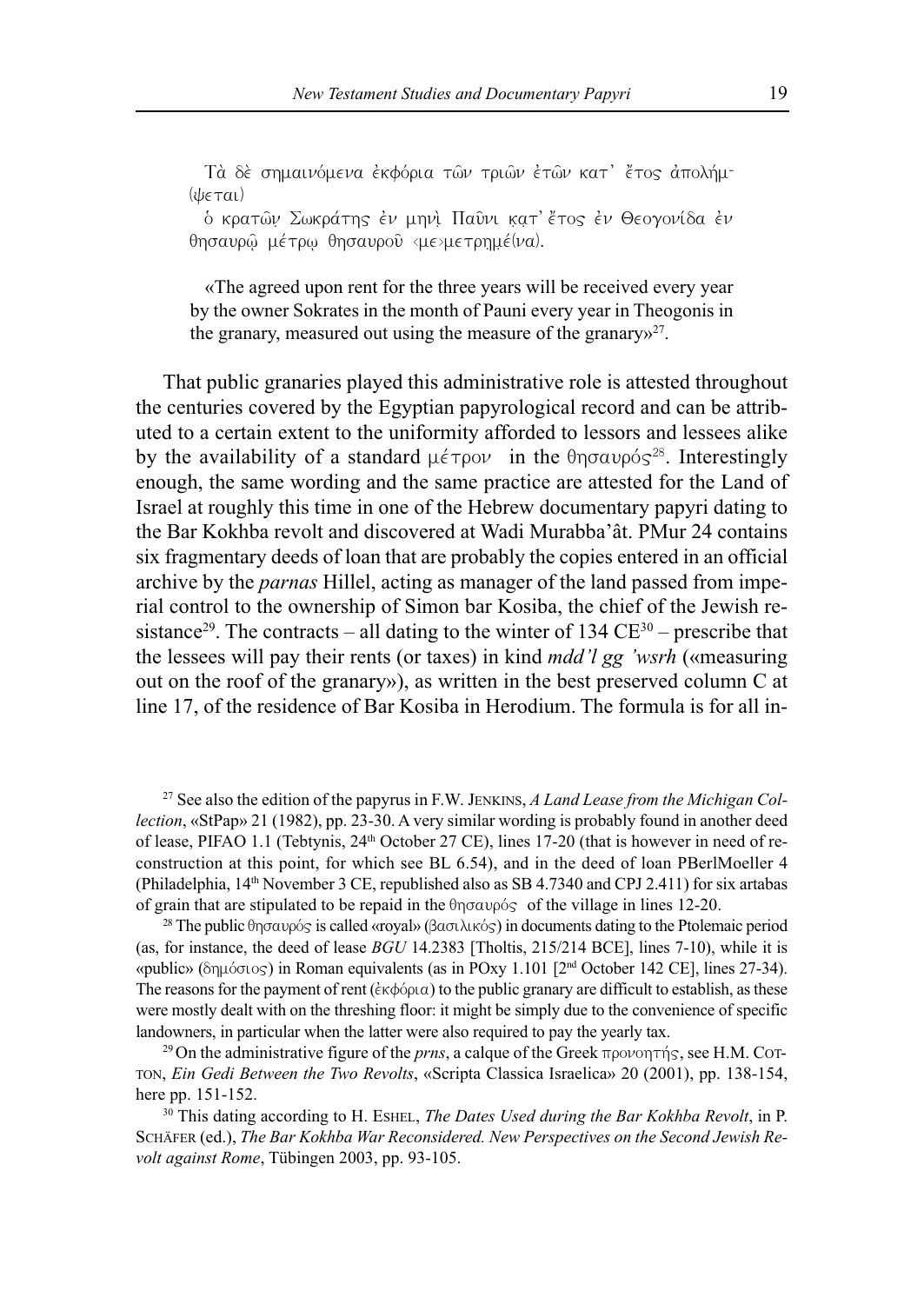tents and purposes the same that one encounters in the above-mentioned papyri, notably in the technical use of «measuring» and moreover of *'wsrh*, the very Hebrew term that – as seen above – is almost systematically rendered in the Septuagint with the Greek θησαυρός<sup>31</sup>.

It is easy to conclude from these observations – and from other analyses of the lexical characteristics of the Sayings Gospel – that the socio-cultural background for Q is more appropriately located among the small village elites that possessed at least a rudimentary knowledge of Greek and were familiar in particular with the idiom of the administration. In the case of the use of  $\theta$ ησαυρός to indicate granaries and, more specifically, public storage places for land produce, one must think that first-century Galilee had officials performing activities parallel to those of the Egyptian *sitologoi* 32 . In all likelihood, as indicated above, such a bureaucratic structure was established in the Land of Israel at the very least when the region had been under Ptolemaic control for almost one hundred years during the III century BCE. It is at these figures of bureaucrats – and to their fellow *komogrammateis*, village elders, and even scribes for hire – that one must look to understand the socio-economic interests, intellectual proclivities, and political allegiances that shaped the earliest traditions concerning Jesus and the movement of his followers $33$ .

#### **c.**

A third interesting example may come from the Pauline use of the term  $\dot{\alpha}$ ρραβών, which appears – in the genuine letters – in 2 *Cor* 1:22 and 5:5, where Paul assures his addressees that God has given them the «security» of the Spirit<sup>34</sup>. Without the papyrological record, one could understand this as a use

<sup>31</sup> For the subsequent administrative use of the term in early Rabbinic writings, see M. JAS-TROW, *A Dictionary of the Targumim, the Talmud Babli and Yerushalmi, and the Midrashic Literature*, London 1903, *sub voce 'wsrh*, I, p. 32, who tellingly translates it as «treasury-department of the Roman government».

<sup>32</sup> The position of *sitologos* was a compulsory service already under the Ptolemies and continuing under Roman rule, with the main responsibilities of drawing regular reports on the activities of the  $\theta$ n $\sigma$ aupoi and of issuing receipts to those who conferred grains to the granaries. On the *sitologia* as a liturgy, see N. LEWIS, *The Compulsory Public Services of Roman Egypt*, Firenze 1997, p. 45 and – more in detail – the various studies collected in Z. ALY, *Essays and Papers. A Miscellaneous Output of Greek Papyri from Graeco-Roman Egypt*, Athens 1995.

<sup>33</sup> More on this in G.B. BAZZANA, *Kingdom and Bureaucracy. Village Scribes and Political Theology in Q*, forthcoming.

34 'Ο καὶ σφραγισάμενος ἡμᾶς καὶ δοὺς τὸν ἀρραβῶνα τοῦ πνεύματος ἐν ταῖς καρδίαις ήμων («[God] who put his seal on us and gave us his Spirit in our hearts as a first installment») and ο δε κατεργασάμενος ήμας είς αύτο τούτο θεός, ο δούς ήμιν τον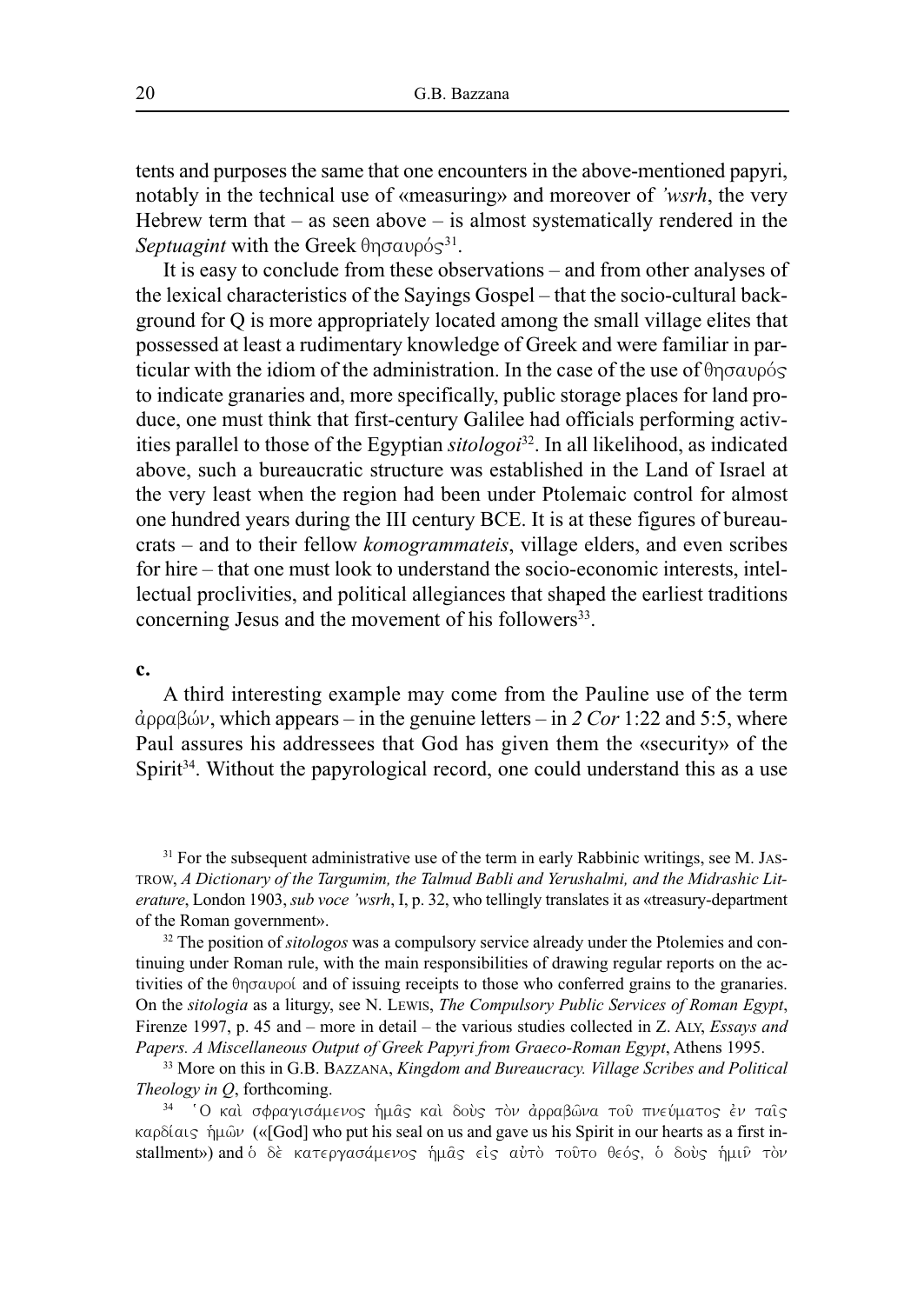peculiar to Paul, maybe even – admittedly with a stretch<sup>35</sup> – as an example of that chimeric «biblical Greek» influenced by Semitic languages<sup>36</sup>, to which I will come back in the next section. However – in a recent contribution – Peter Arzt-Grabner has clearly demonstrated that no one of these hypotheses is tenable<sup>37</sup>. The Greek term  $\hat{\alpha}$ ppa $\beta$ ώ $\nu$  is routinely employed from the early Ptolemaic era up to Roman times in contracts drawn to confirm the selling of various items, slaves, and even the contracting of services. Here is an example – *BGU* 11,2111 (Arsinoite, beginning of II CE), lines 2-17 –, presented by Arzt-Grabner in the above mentioned article:

Πεθεῦς Άρτεμιδώρου Πέρσ[ης] της έπιγονης Σοηρι Πεθέως [μετα] κυρίου του άνδρὸς "Ωρου του Τ[...] χαίρειν. oμ[o]λογω̂ έχειν παρα σου παραχρήμα διὰ χειρὸς [ἐ]ξ οἴκου κεφαλαίου  $\delta$ ραχμάς δ[ια]κοσίας άρρ[αβῶν]α αναπόριφον από αργυρίου δραχμών επτακοσίω[ν] τής συνπεφωνημένης τιμής <τής> ύπαρχούσης μοι ώνητής παρά "Ηρων<sup>[</sup>os] του "Ηρωνος δούλης Θερμουθαρ[ίου] ώς έτῶν εἴκοσι τεσσάρων, οὐλὴ μήλω έξ αριστερών, ταύτην τοιαύτην  $\alpha$ <sub>j</sub>ajvaropovov  $\pi$  $\lambda$ n $\nu$  e $\pi$ a $\phi$ n $\alpha$  $\alpha$  ka $\alpha$  i $\alpha$ νόσου, καὶ ἐ[π]άναγκον ἕως τῆς [ἐπ]τακαιδεκάτ[η]ς [τοῦ] 'Επειφ μηνός τοῦ  $\epsilon$ νεστῶ[τ]ο[ς...  $\epsilon$ ]τους

«Petheus, son of Artemidoros, a Persian of the *epigone*, to Soeris, daughter of Pethis, [with] the guardian, the husband, Horos, son of […], greetings.

 $\alpha$  dopa $\beta$ ώνα του πνεύματος («He who has prepared us for this very thing is God, who has given us the Spirit as a first installment»).

<sup>35</sup> There are indeed a few occurrences of the word in classical Greek already with the technical meaning that it will have later in the Egyptian papyri. For instance, Isaeus (*De Cirone* 23) – speaking of the preparation for a burial – says that a certain character  $\epsilon \omega \nu \eta \sigma \theta a \ell \tau \nu \tau \omega \nu \epsilon \ell s$ τήν ταφήν, τῶν δὲ ἀρραβῶνα δεδωκέναι («had bought some of the things required for the burial, while he had given an advanced payment for others»).

<sup>36</sup> Indeed, the Greek  $\dot{\alpha}$ ρραβών is probably a loanword coming from the eastern Mediterranean; on this, see the references in J. BEHM, *sub voce* άρραβών, in *Theologisches Wörterbuch des Neuen Testaments*, I, cols. 474-475.

<sup>37</sup> P. ARZT-GRABNER, *Gott als verlässlicher Käufer: Einige Papyrologische Anmerkungen und bibeltheologische Schlussfolgerungen zum Gottesbild des Paulusbriefe*, «New Testament Studies» 57 (2011), pp. 392-414.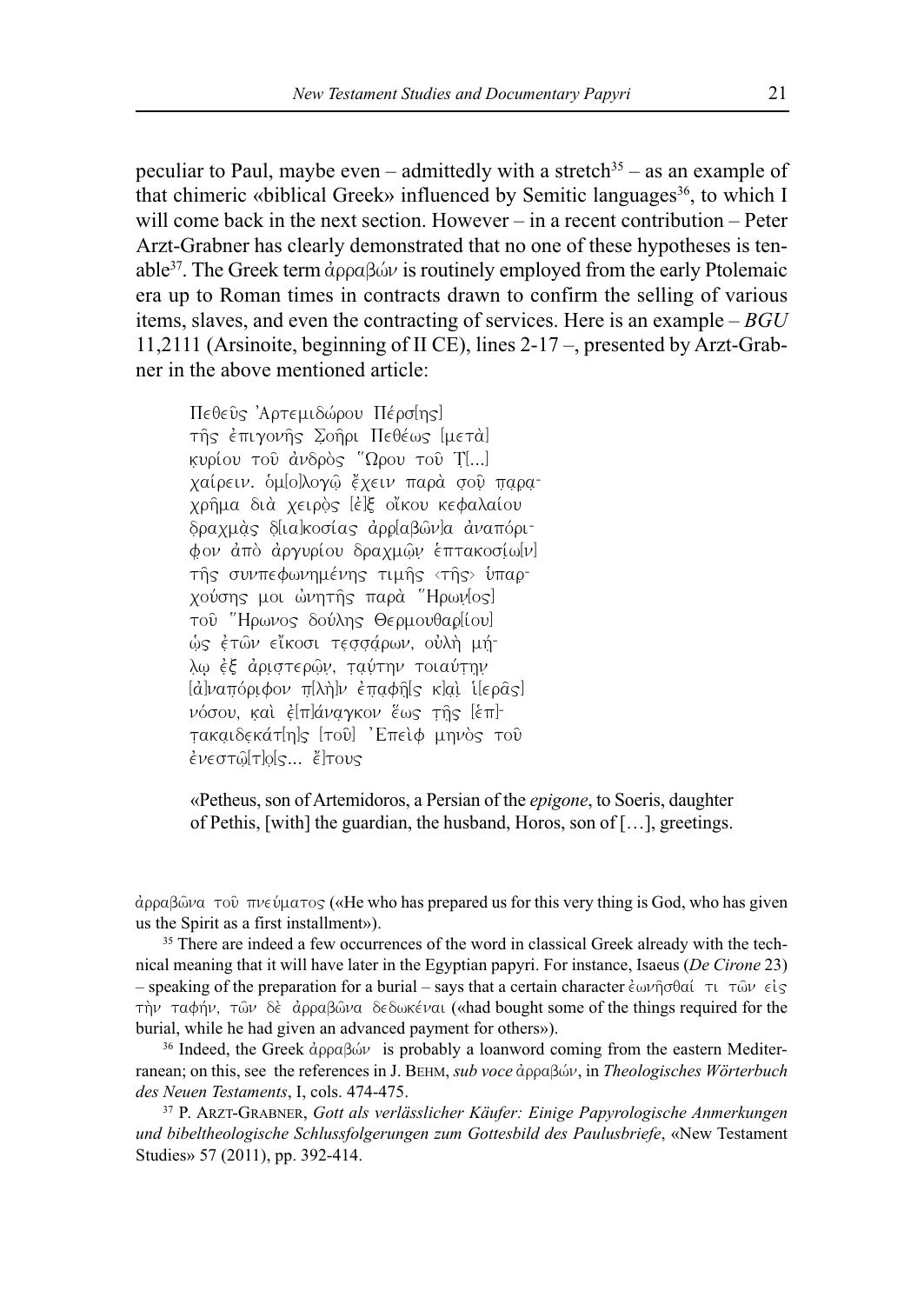I declare that I received from you immediately from hand to hand in house the sum total of 200 drachmas, as not refundable downpayment for the 700 silver drachmas that is the agreed-upon price of the slave Thermoutharios, who is my property and whom I bought from Heron, son of Heron. She is 24 years old, has a scar on her left limb. The sum is not refundable unless in case of leprosy or the sacred disease. And you are compelled until the seventeenth of the month Epiph of the current […] year».

This is the receipt – in the form of a letter – through which a seller, Petheus, declares that he has received from the buyer, Soeris, the  $\hat{\alpha}$ ρραβών of 200 drachmas for the purchase of the young slave Thermoutharios. The transaction will be finalized within a stated amount of time through the payment of the remainder of the price for the slave, fixed at 700 drachmas<sup>38</sup>.

However, the significance of papyrological pieces such as this one goes beyond the understanding of the lexical domain and context in which Paul employed the term  $\dot{\alpha}$  $\rho \alpha \beta \dot{\omega} \nu$ . I want to sketch briefly only two directions that hint at promising venues for further research. First, the papyrological record helps considerably to clarify how Paul is using his metaphors and how his rhetorical choices might have been received by his audiences. In the case of  $\dot{\alpha}$  $\rho \rho \alpha \beta \dot{\omega} \nu$ , it is possible to see – following Arzt-Grabner's observations – that Paul invokes such an image, because he wants to emphasize the reliability and trustworthiness of God's saving intervention for the benefit of humans. Since the contractual instrument called  $\dot{\alpha}$ ρραβών was understood by Paul's hearers and readers as a commercial surety, which would have bound both the seller and the buyer to respect their obligations, it fits perfectly the context of the two passages of *2 Corinthians* mentioned above. There, Paul exhorts his addressees to be confident, because God has given a trustworthy  $d\rho\rho a\beta d\nu$ . Obviously, there are always gaps and missing links in any type of metaphorical transposition – gaps and missing links that different hearers and readers might have filled in different ways on the basis of their diverse cultural experiences and social locations. For instance, Paul's gesture remains unclear on several points: who is supposed to be the seller, to whom the  $\hat{\alpha}$  $\rho \alpha \beta \hat{\omega} \nu$  is given, and the role played by the Spirit in all of this. Should one take the «work of the Spirit» – as it appears in the two verses in *2 Corinthians* – as a service for whose payment God gave an άρραβών, a first installment, as Arzt-Grabner seems to suggest<sup>39</sup>? Or is the

<sup>&</sup>lt;sup>38</sup> On the legal and economic aspects of the slave market in Roman Egypt, see J.A. STRAUS, *L'esclavage dans l'Egypte romaine*, *ANRW*, II, 10.1 (1988), coll. 841-911.

<sup>&</sup>lt;sup>39</sup> «Dies wäre auch aufgrund der Ausdrucksweise έν ταις καρδίαις ήμων in 2 Kor 1.22 naheliegend: der Geist soll 'in unseren Herzen'wirken. Die Ausdrucksweise, dass 'Gott das An-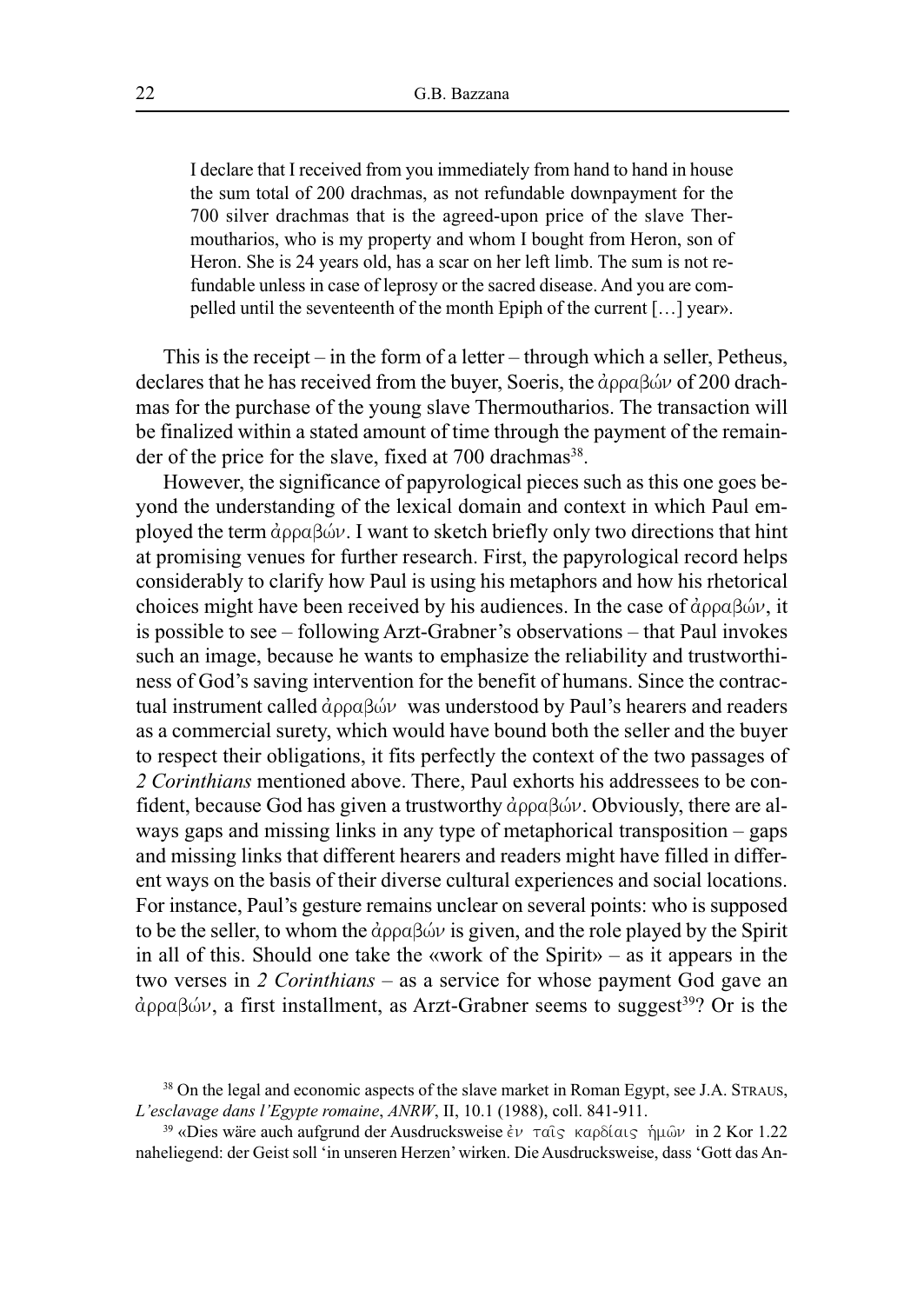Spirit itself the  $\hat{\alpha}$ <sub>pp</sub> $\alpha\beta\hat{\omega}\nu$  that is given by God as first installment in the purchase of the Corinthians themselves, an image that would be consistent with the tone used elsewhere by Paul in speaking of salvation as God buying the saved in the same way a master would buy slaves<sup>40</sup>?

Second, this and other observations drawn from documentary papyri are fundamental in any attempt to locate Paul's figure in its appropriate social environment, a task that would be hardly achievable if one had only literary sources to compare with the genuine epistles. Many other times, Paul uses in a correct – even though metaphorical – way a remarkable selection of phrases and concepts that are derived from the legal and economic parlance of his time. Again, Arzt-Grabner – in his meticulous study of the language used by Paul in the brief letter to Philemon – has been able to show that the apostle demonstrates a good familiarity not only with the terminology of slavery, but also with the technical formulae of those apprenticeship contracts whose clauses are preserved in a large number of papyri. It is intriguing to see that the closest affinities detected by Arzt-Grabner are with contracts detailing the responsibilities and requirements for apprentices in weaving $^{41}$ . This would perfectly fit the information – preserved in *Act* 18:3 – about Paul's professional activity as a tent-maker. Obviously, one should refrain from hurrying to make of Paul a handworker representing the lowest social layers, as Deismann famously did. The degree of education that Paul certainly possessed speaks against such a conclusion and, moreover, such a high degree of familiarity with the formulae of apprenticeship contracts is difficult to imagine in the case of a simple hired laborer. More reasonably, Paul was – or had been, before devoting his life to the evangelization – an entrepreneur, a weaver who had himself written and negotiated contracts for apprentices and for hired labor<sup>42</sup>.

geld für den Geist in unsere Herzen/uns gibt', wäre in diesem Fall dahingehend zu deuten, dass Gott eine nicht genannte Summe als Angeld für den Geist bezahlt hat und dass er, uns' mit dieser Anzahlung bereits den Geist oder zumindest einen Teil davon gegeben hat. Mit dem geleisteten Arrhabon ist der Geist bereits' in unseren Herzen'wirksam» (ARZT-GRABNER, *Gott* cit., p. 413).

<sup>40</sup> Ο γάρ έν κυρίω κληθείς δούλος άπελεύθερος κυρίου έστίν, ομοίως ο έλεύθερος κληθείς δούλος έστιν Χριστού. Τιμής ήγοράσθητε: μή γίνεστε δούλοι άνθρώπων («For whoever was called in the Lord as a slave is a freed person belonging to the Lord, just as whoever was free when called is a slave of Christ. You were bought with a price; do not become slaves of human beings», *1 Cor* 7:21-22). More on the complex use of images related to slavery in Paul in J.A. HARRILL, *Slaves in the New Testament. Literary, Social, and Moral Dimensions*, Minneapolis 2006.

<sup>41</sup> P. ARZT-GRABNER, *Neues zu Paulus aus den Papyri des römischen Alltags*, «Early Christianity» 1 (2010), pp. 131-157.

<sup>42</sup> J. HENGSTL, *Zur Ehrfarungsprofil des Apostels Paulus aus rechtshistorischer Sicht*, in P. ARZT-GRABNER/CH.M. KREINECKER (Hrsg.), *Light from the East. Papyrologische Kommentare zum Neuen Testament*, PHILIPPIKA, 39, Wiesbaden 2010, pp. 71-89.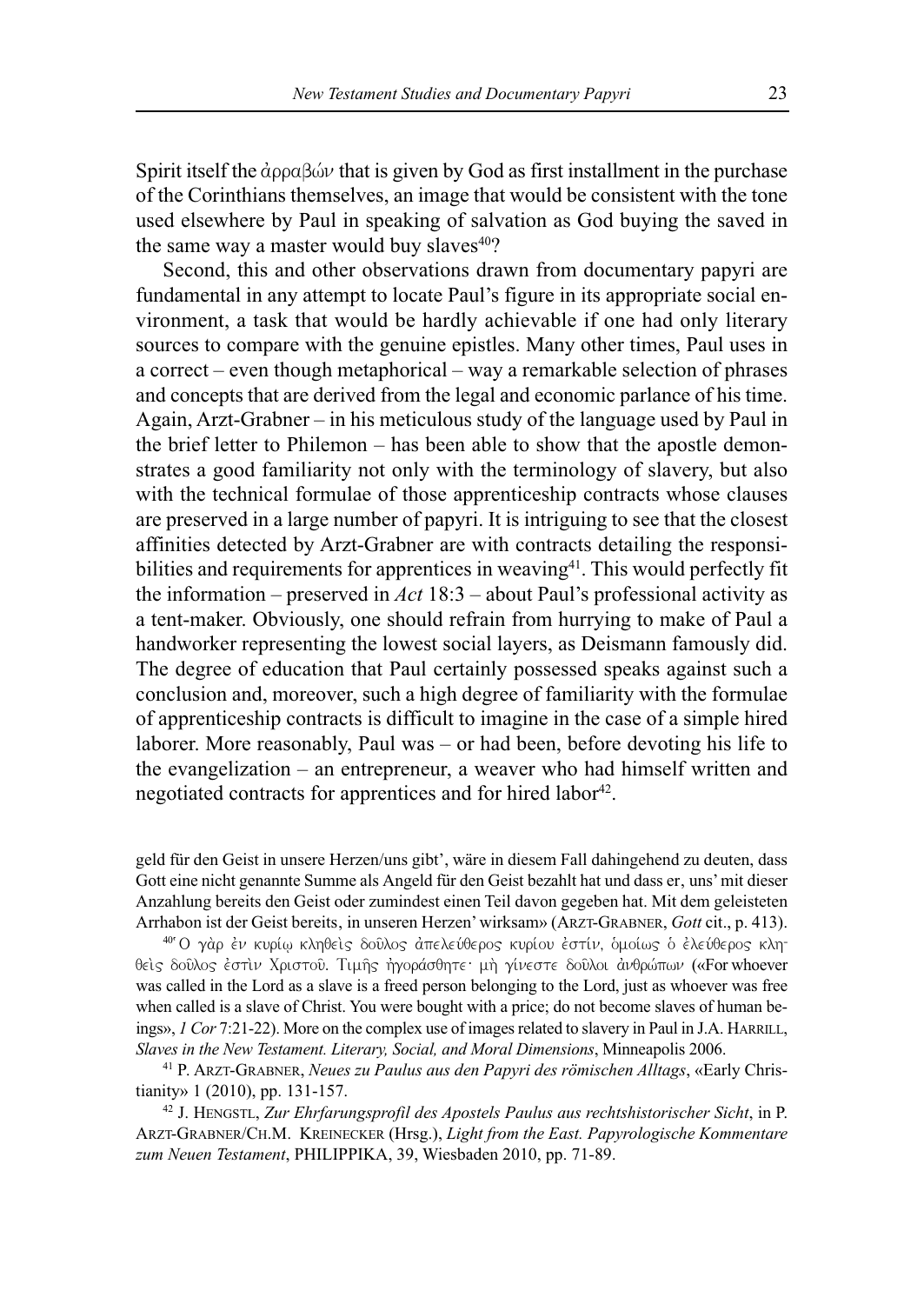## **III. Sociolinguistics.**

Since Deissmann's seminal work on those papyri and inscriptions that were available more than a hundred years ago (the number has increased vertiginously since), papyri have been the richest source of evidence for those who deny the actual existence of the scholarly constructs usually called «Jewish Greek» or «biblical Greek». The label «Jewish Greek» was very popular a century ago and presupposed that the Jews in the Greco-Roman world came to use a Greek that was so inflected by their Semitic native idiom that it could be identified as a specific dialect alongside the common *koine* Greek<sup>43</sup>. However, this idea is by now almost completely abandoned because obviously the two authors who could count as the main representatives of this «Jewish Greek» outside the Bible – Josephus and Philo – cannot by any means fit the bill. However, the label «Jewish Greek» – at least among New Testament scholars – has been replaced by either «biblical Greek» or «translation Greek». Both these no less unfortunate and hypothetical constructs are grounded on the assumption that the *Septuagint* and the New Testament were written employing a specific variety of the Greek language, governed by peculiar semantic, grammatical, syntactic, and/or stylistic structures<sup>44</sup>. Postulating such a high degree of linguistic specificity is certainly excessive even for the *Septuagint* (which is not the focus of the present paper and which would require a more detailed treatment), but is totally uncalled for as far as most of the New Testament books are concerned. Indeed, already Deissmann employed successfully papyrological evidence to show that lexical uses and grammatical structures in the New Testament – apart from such exceptional cases as, for instance, that of the *Apocalypse of John* – are entirely consistent with phenomena observed in regular *koine* Greek. It is important to emphasize here that such elements as Aramaic loanwords or the so-called «septuagintalisms» – which have anyway been shown to be very few in the recent studies of Silva and Wilcox<sup>45</sup> – cannot be relied upon to establish the existence of a specific dialect.

In large part, this should be considered a debate of the past (indeed, it is

<sup>45</sup> M. SILVA, *Biblical Words and Their Meaning: an Introduction to Lexical Semantics*, Grand Rapids 1983, and M. WILCOX, *Semitisms in the New Testament*, *ANRW*, II, 25.2 (1984), coll. 978-1029.

<sup>&</sup>lt;sup>43</sup> The racial and imperialistic underpinning of such a theory cannot be overemphasized.

<sup>44</sup> See the general remarks in S.E. PORTER, *The Greek Language of the New Testament*, in *Handbook to Exegesis of the New Testament*, Leiden 1997, pp. 99-130, and G.H.R. HORSLEY, *New Documents Illustrating Early Christianity. Linguistic Essays*, Macquarie University 1989, pp. 5-40; 49-65.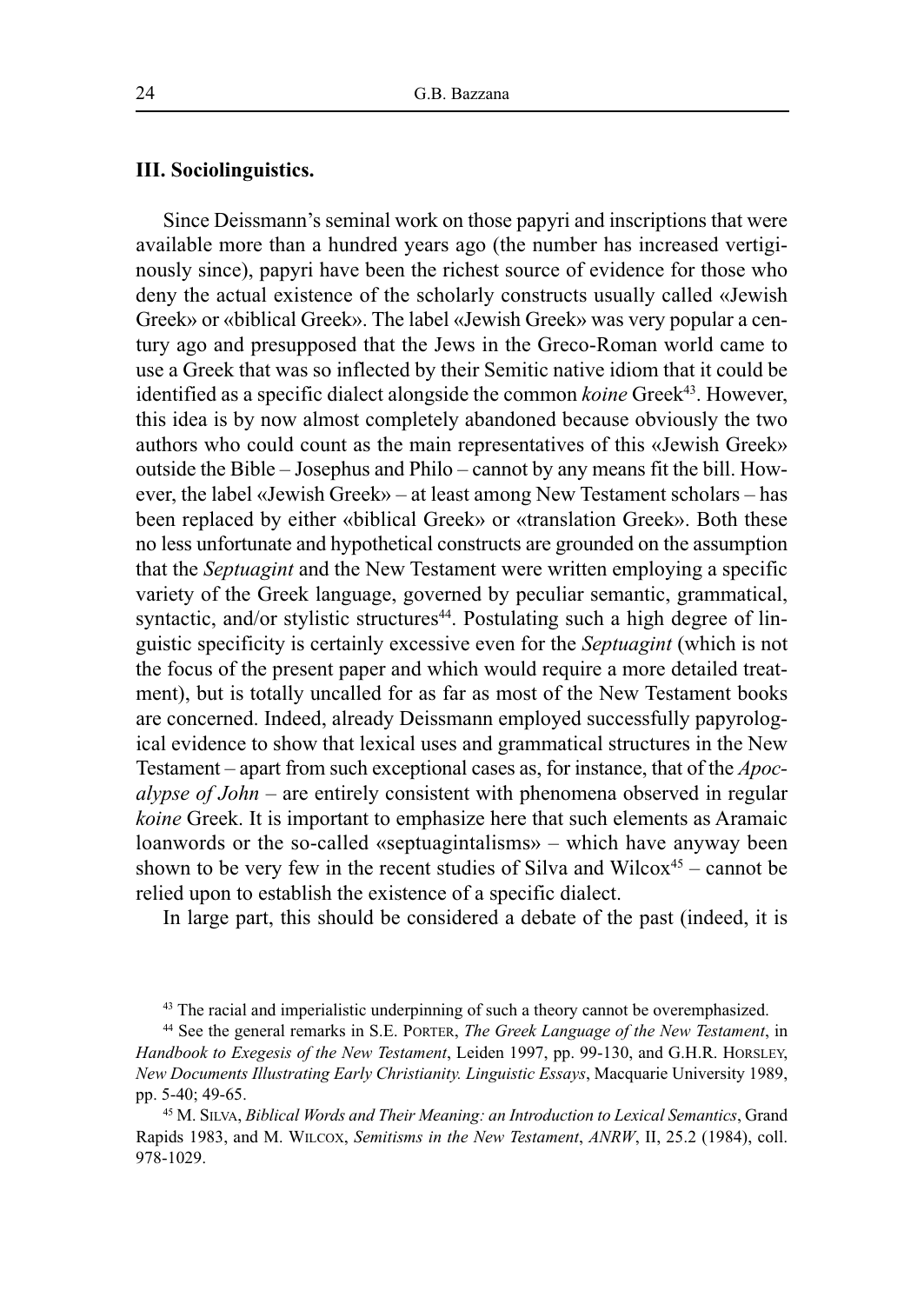quite difficult to find the above mentioned labels explicitly put forward in recent publications): one could therefore easily be tempted to dismiss the impact that papyrological materials might have on our appreciation of the New Testament and of other early Christian texts in sociolinguistic terms. However, it is equally easy to find recent books or articles in which authors solve textual or interpretive problems by marshaling linguistic evidence that is drawn exclusively from canonical books. Admittedly, this widespread phenomenon illustrates the persisting danger produced by notions as those of «Jewish» or «biblical» Greek even when these are used in a covert way. Moreover, this state of affairs confirms that papyrological materials have a lot to offer to New Testament studies.

Let us consider an example that might bring some clarity on the issue at hand. The *Gospel of Mark* presents a syntactical structure that is almost entirely based on coordination accompanied by a striking absence of subordination between clauses and sentences. In particular, every reader of the Gospel is struck by the apparent simplicity with which the author builds long sequences of clauses connected only by a repetitive – and often quite ambiguous – use of the conjunction καί. Many commentators used to conclude from the observation of this phenomenon that the Greek of Mark shows a significant influence of a Semitic *Vorlage*, since – as it is apparent from even a cursory reading of the Hebrew Bible – such a paratactic structure is widespread in Hebrew, a language in which the coordinating conjunction *waw* is abundantly used and takes on several different syntactic functions<sup>46</sup>. However, scholars who had paid attention to "popular" *koine* Greek and, in particular, to the syntactical structures detectable in documentary papyri had pointed out early on that this alleged Markan specificity is not at all exceptional for the period at the turn of the eras. Indeed, already James Moulton – in his prolegomena to a grammar of the New Testament, heavily dependent on his pervious study of the papyrological record – had singled out this feature of Markan syntax as paradigmatic of those phenomena that did not require any appeal to a hypothetical Semitic *Vorlage* to be explained<sup>47</sup>. It is tragi-

<sup>46</sup> This opinion is advanced in the very influential contribution of N. TURNER, *The Style of Mark*, in J.H. MOULTON (ed.), *A Grammar of New Testament Greek*, IV, *Style*, Edinburgh 1976, pp. 11-30, here p. 19. See also the treatments in J.C. DOUDNA, *The Greek of the Gospel of Mark*, Philadelphia 1961, and E.C. MALONEY, *Semitic Interference in Marcan Syntax*, Chico 1981.

 $47$  «In itself the phenomenon proves nothing more than would a string of "ands" in an English rustic's story – elementary culture and not the hampering presence of a foreign idiom that is being perpetually translated into its most literal equivalent» (MOULTON, *Grammar* cit., I, *Prolegomena*, p. 12). On the same point, see also M. REISER, *Syntax und Stil des Markusevangeliums im Licht der hellenistische Volksliteratur*, Tübingen 1984.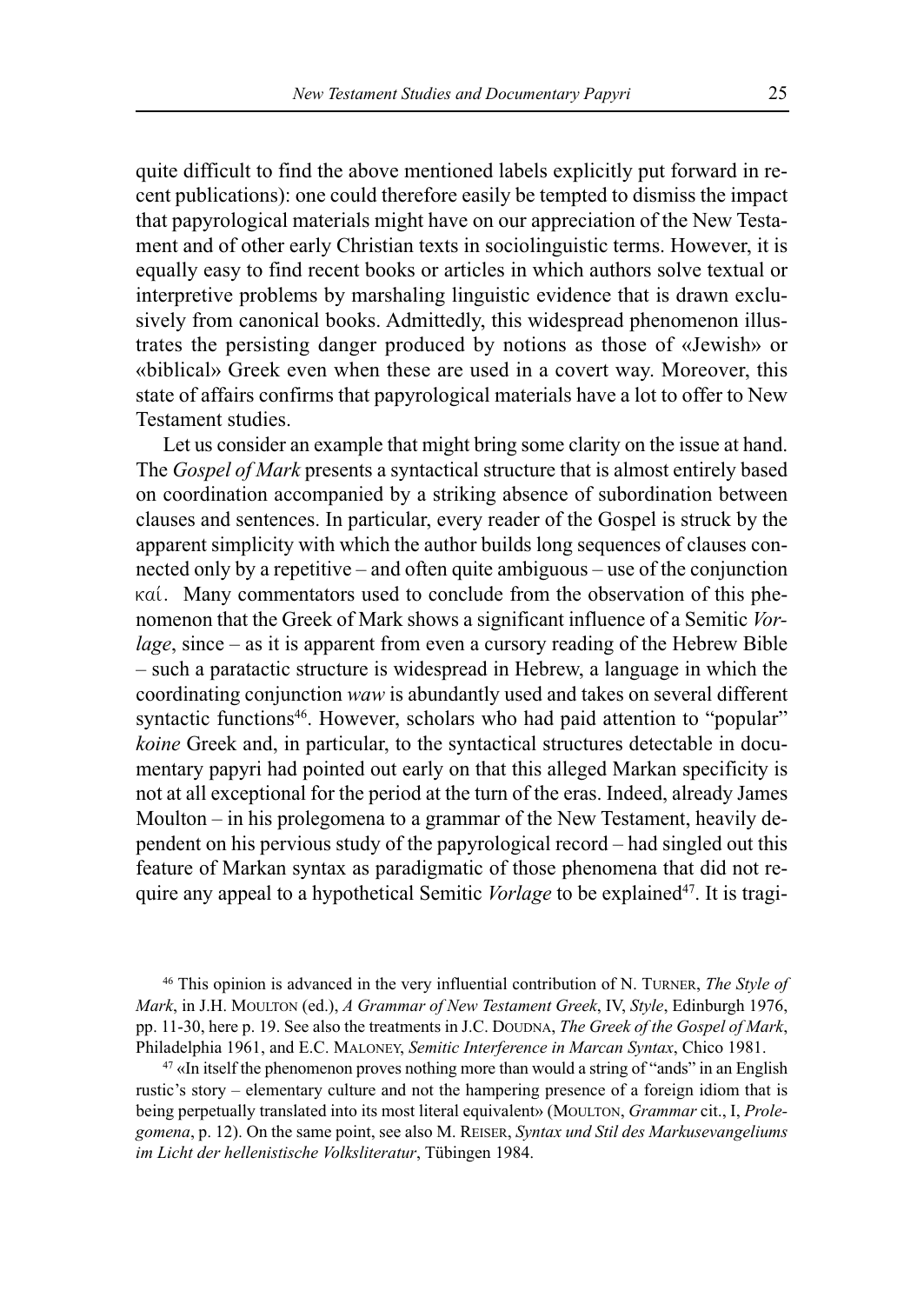cally ironic – as noted by Horsley<sup>48</sup> – that, after Moulton's untimely death, the continuation of his work of a lifetime was assigned to Nigel Turner, who had a completely opposite opinion on the nature of the New Testament and on the sources that had to be taken into consideration to study it.

Furthermore, it is important to ask why a hypothesis that has been so clearly refuted in the past still figures in respected and widely read commentaries and critical contributions on the Gospel of Mark. It would be wrong to think that such a state of affairs – and, more in general, the marginalization of documentary papyri in the field of New Testament studies – be due only to an alleged scholarly laziness or to the strength of disciplinary boundaries. There are significant ideological stakes at play here: primarily the desire to keep the Christian authoritative books cordoned off from the "contamination" of Greco-Roman literature in order to preserve the idea of their "uniqueness". Moreover, in the specific case of Mark's allegedly Semitizing Greek, one can detect also a growing concern to keep the Gospel «Jewish» and – in so doing – to reaffirm indirectly the «Jewishness» of the historical Jesus $^{49}$ . The problem is quite complex in the case of Mark, since this text has been often invoked as the expression of a rather anti-Jewish form of Gentile Christianity (it should suffice to think about the saying preserved in Mk 7:15, which seems to reject in strong terms the possibility of ritual contamination originated from external sources). In particular, conservative exegetes struggle to keep together the need to present the Gospel – and the historical Jesus – as recognizably «religious» and «Jewish» (using a definition of Judaism grounded on a religious essentialization) and, at the same time, have the same Jesus reject all those «religious» traits that the Christian tradition has condemned because they would be «too»

<sup>48</sup> G.H.R. HORSLEY, *The Syntax Volume of Moulton's Grammar*, in *New Documents Illustrating Early Christianity* cit., V, Macquarie University 1989, pp. 49-65.

<sup>49</sup> The discussion around the Jewishness of Jesus and how it has become a fixture of contemporary exegesis, while retaining its connection to specific religious and ideological agendas, is too complex to be dealt with here. A very clear introduction to the stakes at play in these ongoing debates can be found in W.E. ARNAL, *The Symbolic Jesus. Historical Scholarship, Judaism, and the Construction of Contemporary Identity*, London 2005. The above-mentioned concern is transparent in the work of some more conservative authors, as, for instance, the influential B. WITHERINGTON III, *The Gospel of Mark. A Socio-Rhetorical Commentary*, Grand Rapids 2001: «Casey takes core samplings from various portions of the Gospel […] and provides a battery of arguments for seeing the rather awkward and sometimes even redundant Greek of these sections as examples of translation Greek. […] He has made quite clear that if one really wishes to understand the historical Jesus, a much more serious effort must be made to deal with the Aramaic substratum of the arguably authentic Gospel traditions» (here p. 17, with reference to M. CASEY, *Aramaic Sources of Mark's Gospel*, Cambridge 1998).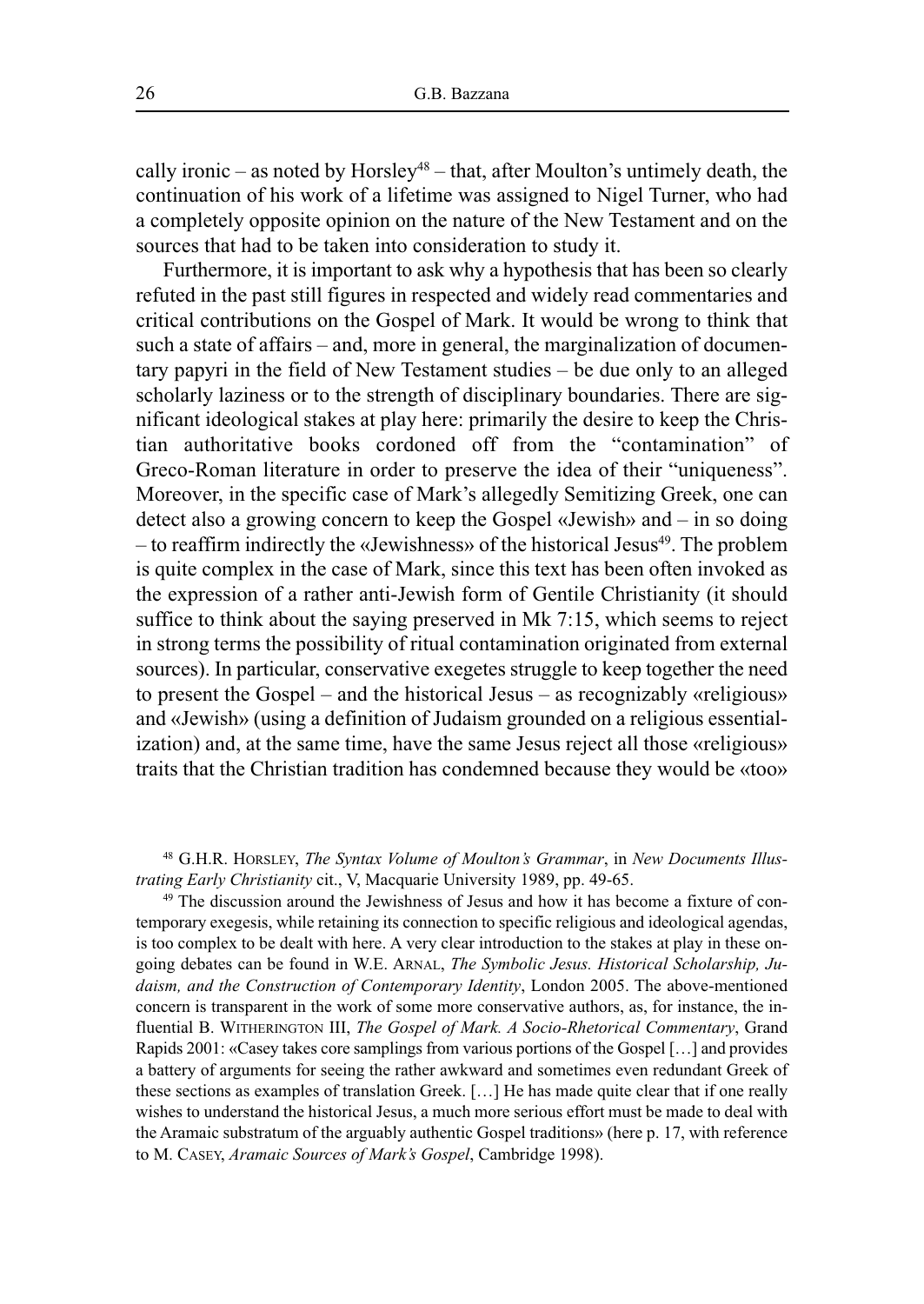Jewish<sup>50</sup>. Such a state of affairs underscores the fact that the easy solution of attributing the role of marking «Jewishness» to the use of a certain language or of a certain style is ultimately unsatisfactory, in part because – as we have seen for the case of Markan parataxis – it is not supported by the evidence and in part because it appears to be nothing more than an anachronistic superimposition of modern language ideology<sup>51</sup>.

In this perspective, a remarkable bone of contention has become – at least in the last two decades and in the field of New Testament studies – the issue of the linguistic makeup of Galilee in the first century CE<sup>52</sup>. Obviously, Egyptian papyri cannot contribute directly to the solution of such a problem, but – on the basis of the meager Galilean evidence at our disposal – one can safely formulate a few hypotheses grounded in controlled comparisons. There is no reason to doubt that the primary means of communication in Galilee at this time was Aramaic, but one should also account at the very least for the use of Greek as an administrative language already under the Herodians and assuredly when the region passed under direct Roman control after the death of Agrippa I in 44 CE. Where papyrological materials come very handy is in trying to understand how this bilingual – or trilingual <sup>53</sup> – society worked. Indeed, at least for the two first centuries of Ptolemaic domination, Egypt presented a very similar sociolinguistic scenario, with Greek used for administrative purposes and by the ruling elites and Demotic as the everyday means of communication of the vast majority of the population. Naturally, papyri can provide only a textual

<sup>50</sup> See, as a telling example, the circular conclusion in M.E. BORING, *Mark. A Commentary*, Louisville 2006: «Combined with the fact that Mark's tradition is of ultimately Semitic origin, and that both tradition and redaction reflect a Hellenistic context, it becomes very difficult to use Mark's language as evidence that the author himself had Aramaic as his mother tongue, though it is likely that both tradition and author are located in a context where Aramaic is spoken» (here p. 24).

<sup>51</sup> «Language ideology», in this context, refers to secondary and tertiary (in this case, scholarly) rationalizations and justifications of perceived language structures and uses with reference to their fundamental implications in relations of domination; for a more detailed theoretical discussion, see G.B. BAZZANA, *Neo-Marxism, Language Ideology, and the New Testament*, «Bible and Critical Theory» 8 (2012), pp. 16-26.

 $52$  The secondary literature on Galilee and on the various facets of its cultural makeup is by now impossible to manage in this limited space: for initial information, one can see S. FREYNE, *Jesus, a Jewish Galilean. A New Reading of the Jesus-Story*, London 2004; M.A. CHANCEY, *Greco-Roman Culture and the Galilee of Jesus*, Cambridge 2005; and M.H. JENSEN, *Herod Antipas in Galilee. The Literary and Archaeological Sources on the Reign of Herod Antipas and Its Socio-Economic Impact on Galilee*, Tübingen 2006.

<sup>53</sup> For the possibility of Hebrew spoken alongside Aramaic and Greek, see now S.E. FASS-BERG, *Which Semitic Language Did Jesus and Other Contemporary Jews Speak?*, «Catholic Biblical Quarterly» 74 (2012), pp. 263-280.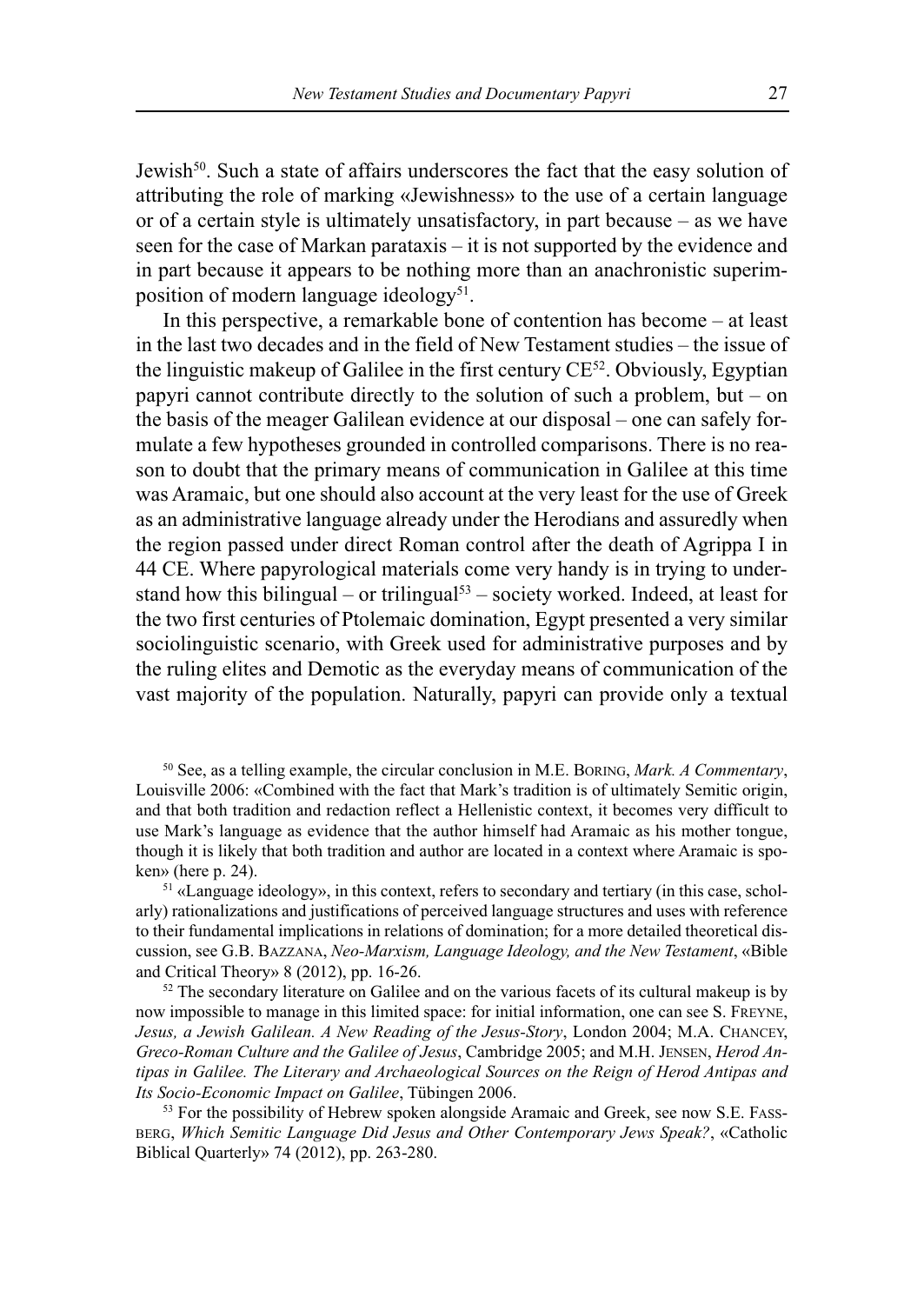record and hence our knowledge of speakers' choices and preferences must remain an approximation. However, on the other hand, documentary papyri are the only way at our disposal to try to grasp the actual habits, choices, and constraints of non-elite writers and readers in the ancient world. The study of papyrological materials from a sociolinguistic point of view can yield meaningful results for those scholars who are interested in the interaction among linguistic choices, cultural influences, and social practices<sup>54</sup>.

In order to achieve these goals, the most significant and useful pieces of evidence are provided by ancient "archives", those lucky instances in which the papers collected by a single individual or a family have been preserved together through the centuries or have been patiently reassembled by papyrologists. Only one brief example should suffice to illustrate the role that such collections might play. A very important archive of the Ptolemaic period is constituted by the papers traditionally connected to the knight Dryton and recently republished by Katelijn Vandorpe<sup>55</sup>. The archive comprises mostly legal documents, which originated with Dryton – a Cretan soldier who took residence in Pathyris in Upper Egypt (the least Hellenized part of the country<sup>56</sup>) in the second century BCE –, his wife Apollonia/Senmonthis, and their children. The archive is bilingual and, by tracing the passage from one language to the other, one can make very interesting sociolinguistic observations. Thus, Dryton appears as a "real" Greek colonizer: he serves in the Ptolemaic army, he writes his marriage contracts and wills in Greek, and he is generally proud of his linguistic heritage (among the other papers, we even have a copy of a Greek love poem, PDryton 50). His wife Apollonia/Senmonthis is equally of Greek ascendency, but her family has been already partially Egyptianized, since – as she does – her father used two names, one Greek and the other Egyptian. Moreover, Apollonia is a very active businesswoman and we have a number of deeds of loan coming from her. Interestingly, Apollonia has her contracts written in Demotic, but – when a new office of the *agoranomos*<sup>57</sup> is opened in Pathyris –

<sup>54</sup> See, for instance, W. CLARYSSE, *Bilingual Papyrological Archives*, in A. PAPACONSTANTI-NOU (ed.), *The Multilingual Experience in Egypt, from the Ptolemies to the Abbasids*, Burlington 2010, pp. 47-72.

<sup>55</sup> K. VANDORPE, *The Bilingual Family Archive of Dryton, His Wife Apollonia, and Their Daughter Senmouthis (P.Dryton)*, Brussels 2002.

<sup>56</sup> As seen above, this region was the center of a strong resistance to Ptolemaic rule in the second century BCE: see now A.E. VEISSE, *Les "révoltes égyptiennes". Recherches sur les troubles intérieurs en Egypte du règne de Ptolémée III à la conquête romaine*, Leuven 2004.

<sup>57</sup> On the peculiar role of this official in the Egyptian administrative structure, see U. YIF-TACH-FIRANKO, *Law in Graeco-Roman Egypt: Hellenization, Fusion, Romanization*, in R. BAG-NALL (ed.), *Oxford Handbook of Papyrology*, Oxford 2009, pp. 541-560.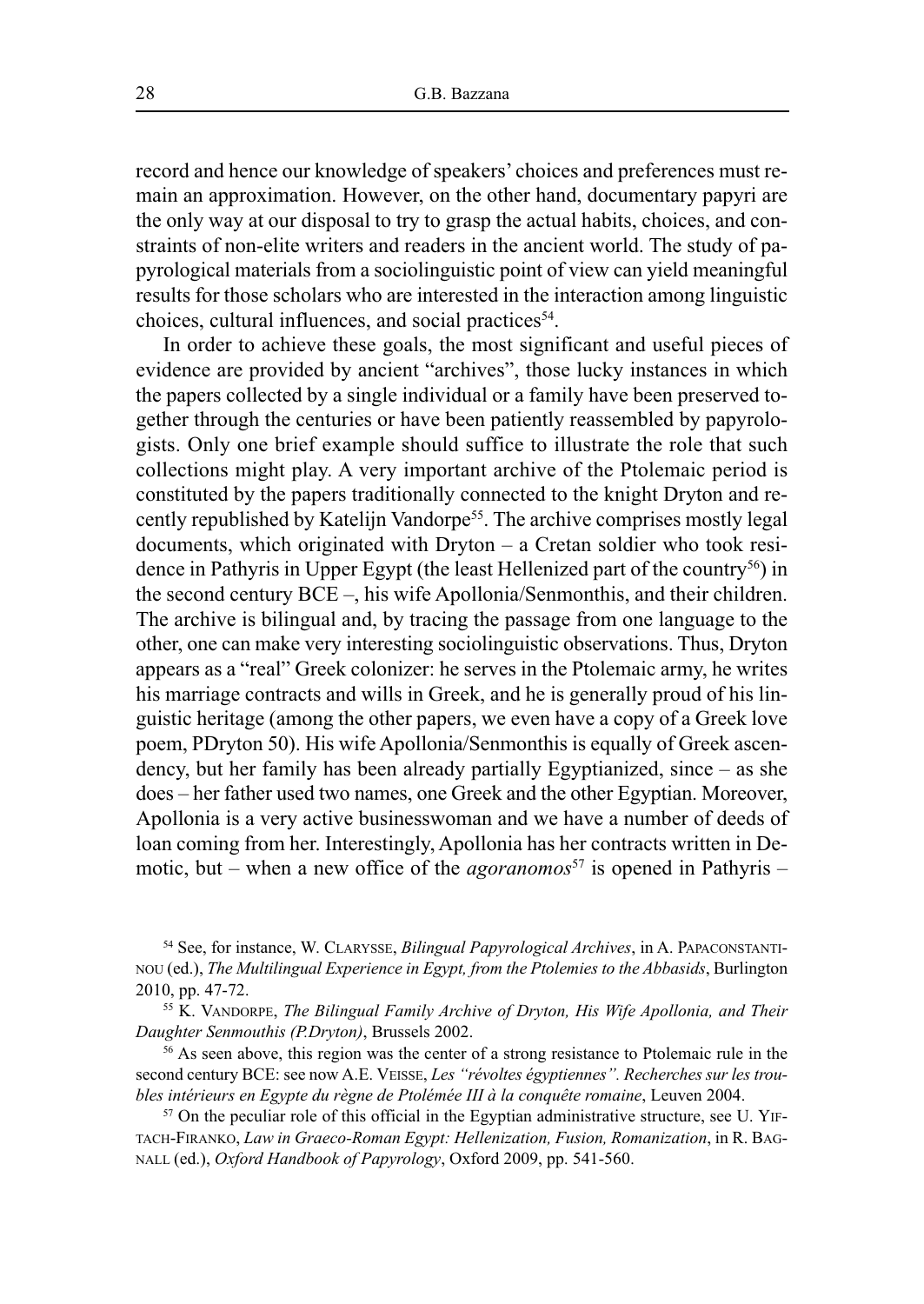she quickly switches to Greek, even though this requires her to enter into economic transaction under the supervision of a  $\kappa \psi \rho \psi$  (a «guardian», which is not otherwise required for women under the traditional Egyptian law). It appears that – at least for Apollonia – personal and financial independence is relatively less important than being seen as using Greek, which works as a marker of her belonging to the dominating elite<sup>58</sup>. However, when the archive moves into the hands of the next generation (to Senmouthis and her sisters), the situation changes significantly. Demotic becomes again the dominant language and official documents – both financial deeds and marriage contracts – are almost exclusively redacted in the Egyptian traditional idiom. The analysis of this evidence – and of other similar instances – brings into relief the ways in which socio-political factors intersect the relationship between languages and shape bilingualism to sketch a picture that is quite different from and more varied than the traditional linear development involving the victory of Greek over the progressively disappearing native languages.

Even though we possess less detailed information, there is little doubt that the situation in Galilee – and in the Land of Israel in general – was not that different from the one obtaining in Egypt in the early Ptolemaic period. A significant help in establishing such a conclusion comes – in this case as well – from the study of the few surviving papyrological archives. A very nice example is provided by the archive of Babatha, a collection of private and legal documents that a Jewish woman from Maoza – in the Roman province of Arabia neighboring Judaea – brought with her when she fled her home during the second Jewish war of 132-136 CE<sup>59</sup>. The documents comprising this archive are for the most part certificates of ownership of land connected with Babatha's marriages and with a lawsuit concerning the legal guardianship of her underage son following the death of her husband. The sheer number of different languages used in the archive is remarkable, as seventeen texts are in Greek, nine in Greek with Aramaic/Nabatean subscriptions and signatures, seven in Nabatean, and three in

<sup>58</sup> See K. VANDORPE, *Apollonia, a Businesswoman in a Multicultural Society (Pathyris, 2nd - 1st Century B.C.)*, in H. MELAERTS-L. MOOREN (éd.), *Le rôle et le statut de la femme en Égypte hellénistique, romaine et byzantine: actes du colloque international, Bruxelles-Leuven, 27-29 novembre 1997*, Turnhout 2002, pp. 325-336.

<sup>59</sup> The papers have been discovered at Wadi Murabba'ât and at Nahal Hever together with other writings dating to the Bar Kokhba period. They were initially published with the Qumran documents, but they do not have anything to do with those manuscripts. See the editions in N. LEWIS (ed.), *The Documents from the Bar Kokhba Period in the Cave of Letters*, I, *Greek Papyri*, Jerusalem 1989; and Y. YADIN-J.C. GREENFIELD-A. YARDENI-B.A. LEVINE (eds.), *The Documents from the Bar Kokhba Period in the Cave of Letters*, II, *Hebrew, Aramaic, and Nabatean-Aramaic Papyri*, Jerusalem 2002.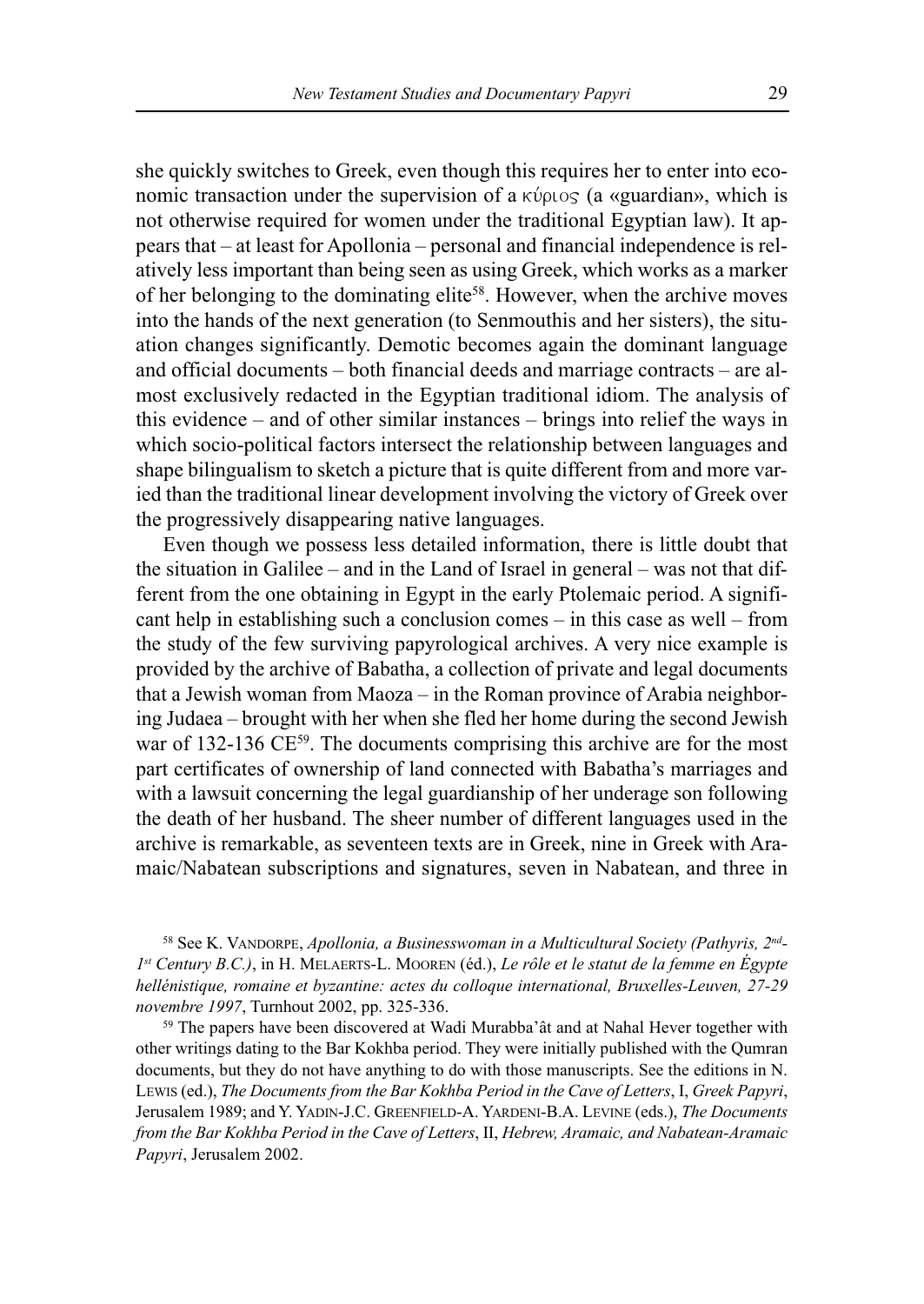Aramaic. This diverse composition, however, somewhat hides the fact that the use of different tongues and scripts is clearly related to different functions and communicative needs. For instance, all the Nabatean documents antedate the transformation of the old Nabatean kingdom in the Roman province of Arabia; when the official bureaucratic language switched from Nabatean to Greek in conjunction with the annexation of the region to the Roman empire, the idiom used preferentially by Babatha and the other people figuring in the archive changed accordingly. This shows that linguistic choices were – in this case at least – predominantly functional to securing a better access to the legal system, in particular in the case of Babatha's lawsuit. On the contrary, it is quite clear that the main spoken tongue for almost all those who make an appearance in the documents was Aramaic, a state of affairs that is borne out by the numerous signatures and subscriptions in that language<sup>60</sup>.

As far as suitable models for the understanding of these phenomena are concerned, it seems that code-switching – more than hybridization – provides fruitful tools to make sense of the functional relationships obtaining between the different tongues used in the ancient eastern Mediterranean $61$ .

#### **IV. Diverse social profiles and groups in the papyri.**

The latter point leads one to adds a few remarks on what is quite possibly the biggest benefit that historical research in general might draw from the study of documentary papyri. Indeed, the particular conditions of preservation of this record enable historians to gain a relatively direct access to social groups who otherwise would be completely "erased" from the historical memory. It is appropriate to start with a famous example and then move on to something that could hopefully be more significant for the purposes of the present discussion.

Afew years ago, Peter van Minnen identified – in the subscription of a papyrus preserved in the Berlin collection – a single scribbled word that – he argued – had been penned by the very hand of the queen Cleopatra VII<sup>62</sup>. PBingen 45 (23<sup>rd</sup> Feb-

<sup>62</sup> P. VAN MINNEN, *An Official Act of Cleopatra (With a Subscription in Her Own Hand)*, «AncSoc» 30 (2000), pp. 29-34, and, with further observations, ID., *Further Thoughts on the Cleopatra Papyrus*, «APF» 47 (2001), pp. 74-80. Obviously, the identification has spurred a debate, on which see the nuanced position of K. ZIMMERMANN, *P. Bingen 45. Eine Steuerbefreiung für Q. Cascellius, adressiert an Kaisarion*, «ZPE» 138 (2002), pp. 133-139, and the more negative position of F.

<sup>60</sup> For a more detailed analysis, see H.M. COTTON, *The Languages of the Legal and Administrative Documents from the Judaean Desert*, «ZPE» 125 (1999), pp. 219-231.

<sup>61</sup> Assuggested recently by A. WALLACE-HADRILL, *Rome's Cultural Revolution*, Cambridge 2008.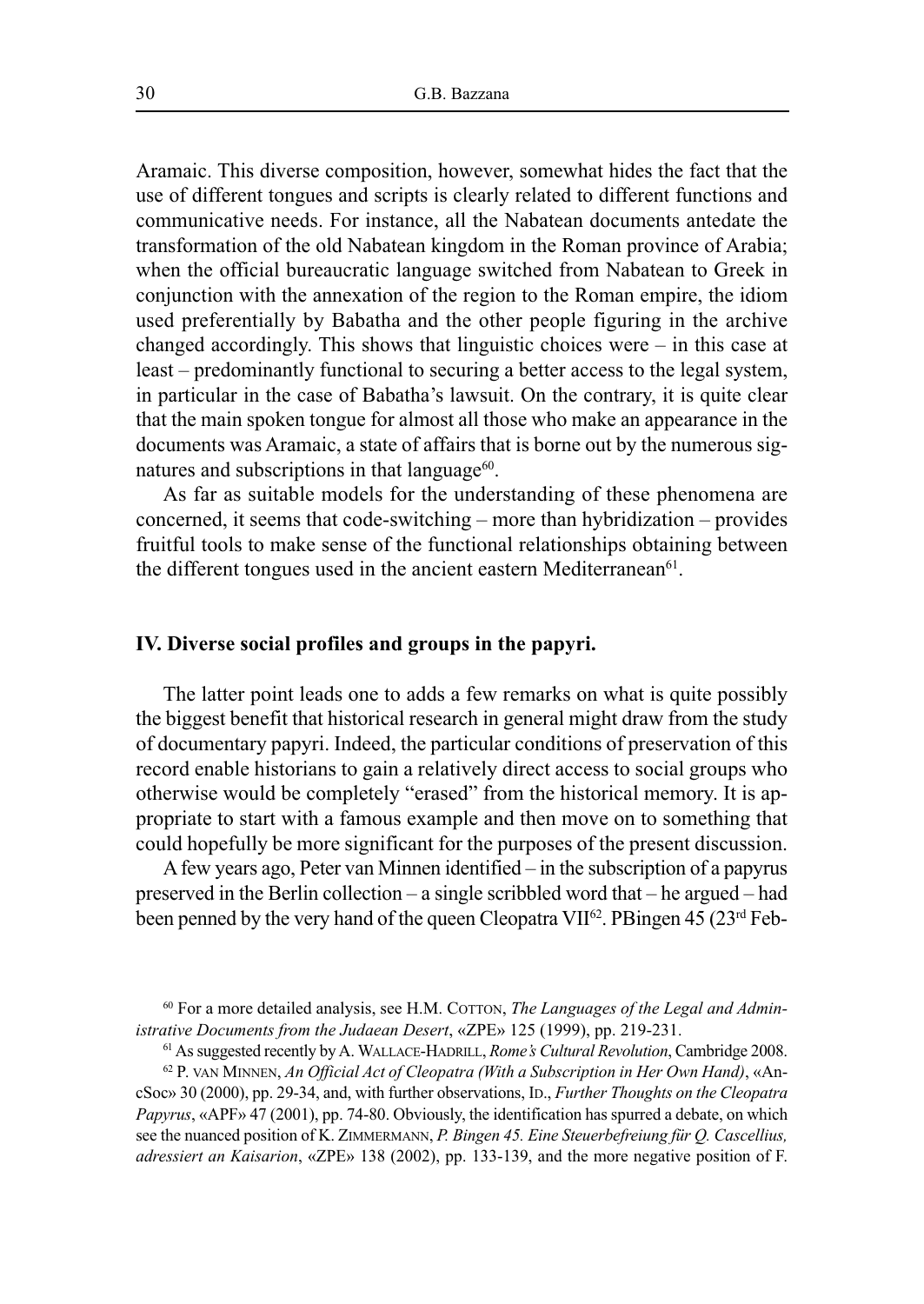ruary 33 BCE) is a short document that grants perpetual exemption from taxes on the cultivation of land possibly to Publius Canidius, one of Marc Antony's most important generals. The document was arguably prepared in the royal chancery and the queen appended a quick  $\gamma \nu \acute{\epsilon} \sigma \theta \omega \nu$  – as it was the habit of Ptolemaic sovereigns – before the note was handed down to the copyists and then disseminated to the lower officials in the various Egyptian nomes. In the case at hand, while one may appreciate the exceptional importance of such a finding, one must also note that, even if this document were to be erased, our knowledge of the famous queen would not be severely damaged. At least – as Peter van Minnen observes – this brief word can contribute a little bit to counteracting the enormous historical influence of the slanderous Augustan propaganda that depicted Cleopatra as a monster of lust and political intrigues. On this basis, one can try to reimagine a scenario in which the queen can be conceived again as a very active and attentive sovereign as far as the management of her kingdom was concerned<sup>63</sup>.

The example of Cleopatra's handwriting draws attention towards a significant way in which documentary remains on papyri might contribute to historical research. Indeed, these artifacts provide the opportunity to look at the actual writing of human beings who lived in the ancient world, an opportunity that is unfortunately lost for almost all the major literary authors, whose work is usually preserved in copies made by people who lived at best several centuries after them. As observed above, this may be relatively inconsequential for someone like Cleopatra, for whom we possess even too many – or too biased – pieces of information from literary sources. However, the state of affairs is radically different when one comes to touch on those segments of the ancient society which were either marginalized or even straightforwardly silenced in the literary works produced by the elites.

Two examples might suffice to clarify this line of reasoning. First of all, obvious candidates for erasure – both in ancient society and literature – were slaves: many scholars have routinely observed that their presence must have been pervasive in the ancient world and that, nevertheless, we do not actually "see" slaves as pervasive presences in our literary sources. This state of affairs is partly due to our own bias, since our eyes are trained not to catch something so disturbing (which could irreparably stain our idealized imagination of the classical past), but in equal part these human beings are effectively "erased"

MORELLI, *La raccolta dei P. Bingen*, «CE» 77 (2002), pp. 312-321 («credo che essa sia piuttosto quella di un segretario o di un impiegato dell'amministrazione», here p. 315).

<sup>63</sup> In this perspective, it is quite puzzling to read the just mentioned note of Federico Morelli, in which the Italian papyrologist asserts the inauthenticity of the signature, because a grammatical mistake would be inconceivable for a Ptolemaic queen.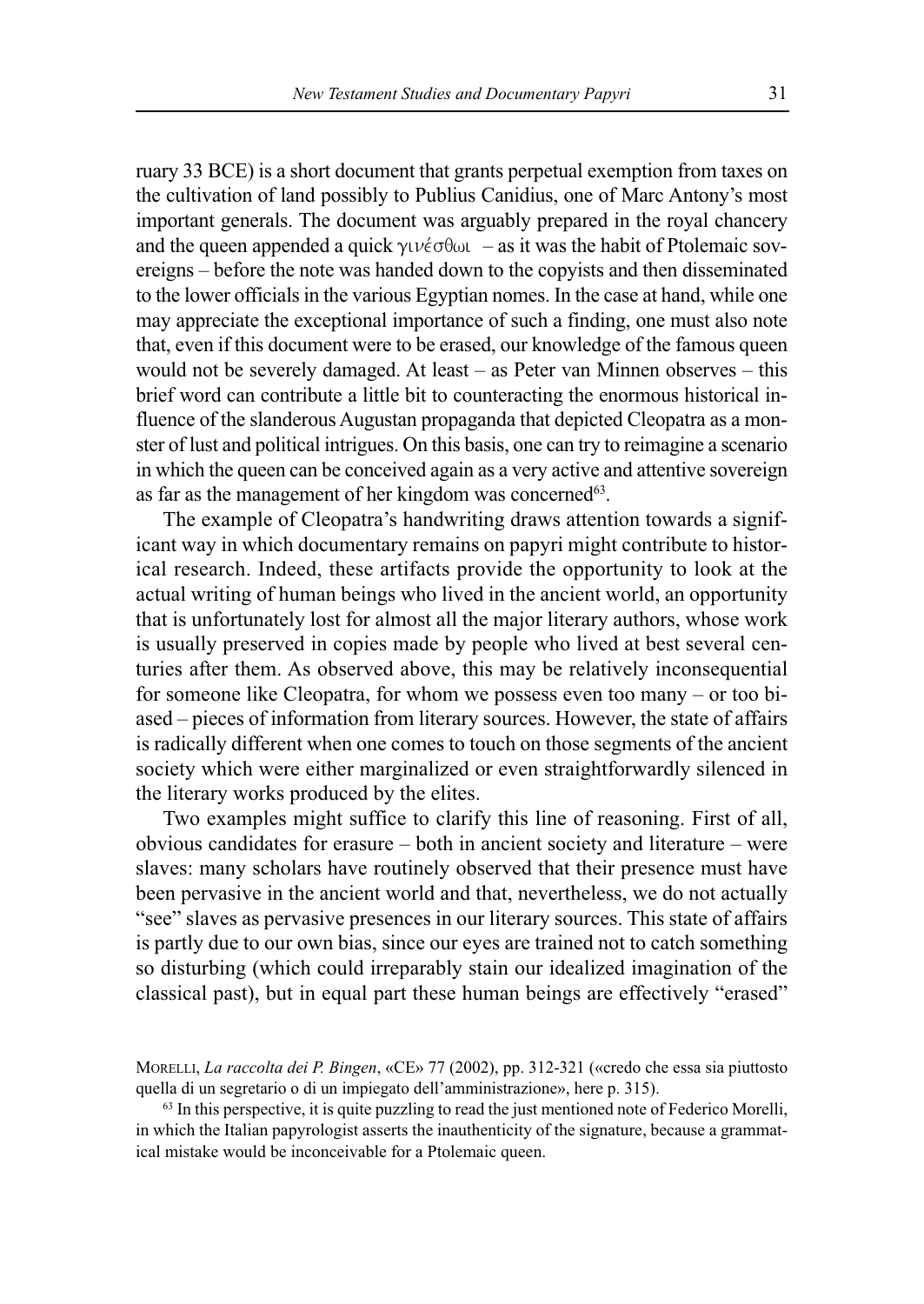from their representations by the ancient authors themselves. However, documentary papyri may actually provide a slightly different point of view. This does not mean that many documents preserved on papyrus were produced by enslaved people: for one thing these texts as well were produced by an elite, that is by those who were in possession of the relatively rare skills of writing and reading. Moreover, for obvious reasons, these statements cannot apply to the countless papyri that document transactions of various kinds (selling, inheriting, manumitting, and so on), in which enslaved persons are again objectivized in the form of merchandise or heirlooms. The present treatment will be focused on those few and fortunate instances in which it is actually possible to retrieve the handwriting or even the socio-cultural profile of actual slaves.

A case that has received some amount of attention in the recent past is that of Epagathos, an enslaved man who managed the estate of the legionary Lucius Bellenus Gemellus between the end of the first and the beginning of the second century CE in the Fayum village of Euhemeria. His archive – comprising more than 80 documents – was excavated by Grenfell and Hunt in one of their many fortunate expeditions and is usually attributed to Gemellos. However, this very attribution is another instance of scholarly erasure, since the archive should be more correctly named after Epagathos, who kept together the documents that are  $-$  for the most part  $-$  letters addressed to him by his master<sup>64</sup>. In recent years, Giuseppina Azzarello has been able to identify through paleographic analysis those documents – a few annotations at the bottom of contracts and a couple of accounts – in the archive, which were probably written by Epagathos himself<sup>65</sup>. This allows one not only to see that Epagathos could write (as expected for the manager of an estate), but also to tease out other very interesting insights. Again, Azzarello has identified Epagathos' name and his handwriting on the back of a roll that comes from the same village of Euhemeria and carries a long section from the second book of the *Iliad*. If the Italian papyrologist is right, one could see here Epagathos copying some Homeric verses to exercise his – sometimes literary, sometimes cursive – handwriting and even jotting down some other poetry, possibly from memory<sup>66</sup>. The enslaved Epagathos shows a remarkable interest in the most widely read poet of antiquity and – at

 $64$  For the archive – covering the period 94-110 CE – and the secondary literature on it, see the very rich webpage of the Leuven Homepage of Papyrus Archives (at http://www.trismegistos.org/arch/detail.php?tm=134&i=1, accessed on 06/05/2013).

<sup>65</sup> G. AZZARELLO, *Alla ricerca della "mano" di Epagathos*, «APF» 54 (2008), pp. 179-202.

<sup>66</sup> EAD., *P.B.U.G. inv. 213: Un nuovo frammento del rotolo omerico di Londra, Manchester, Washington e New York (= Mertens-Pack3 643) nella collezione di Giessen*, «APF» 53 (2007), pp. 127-141.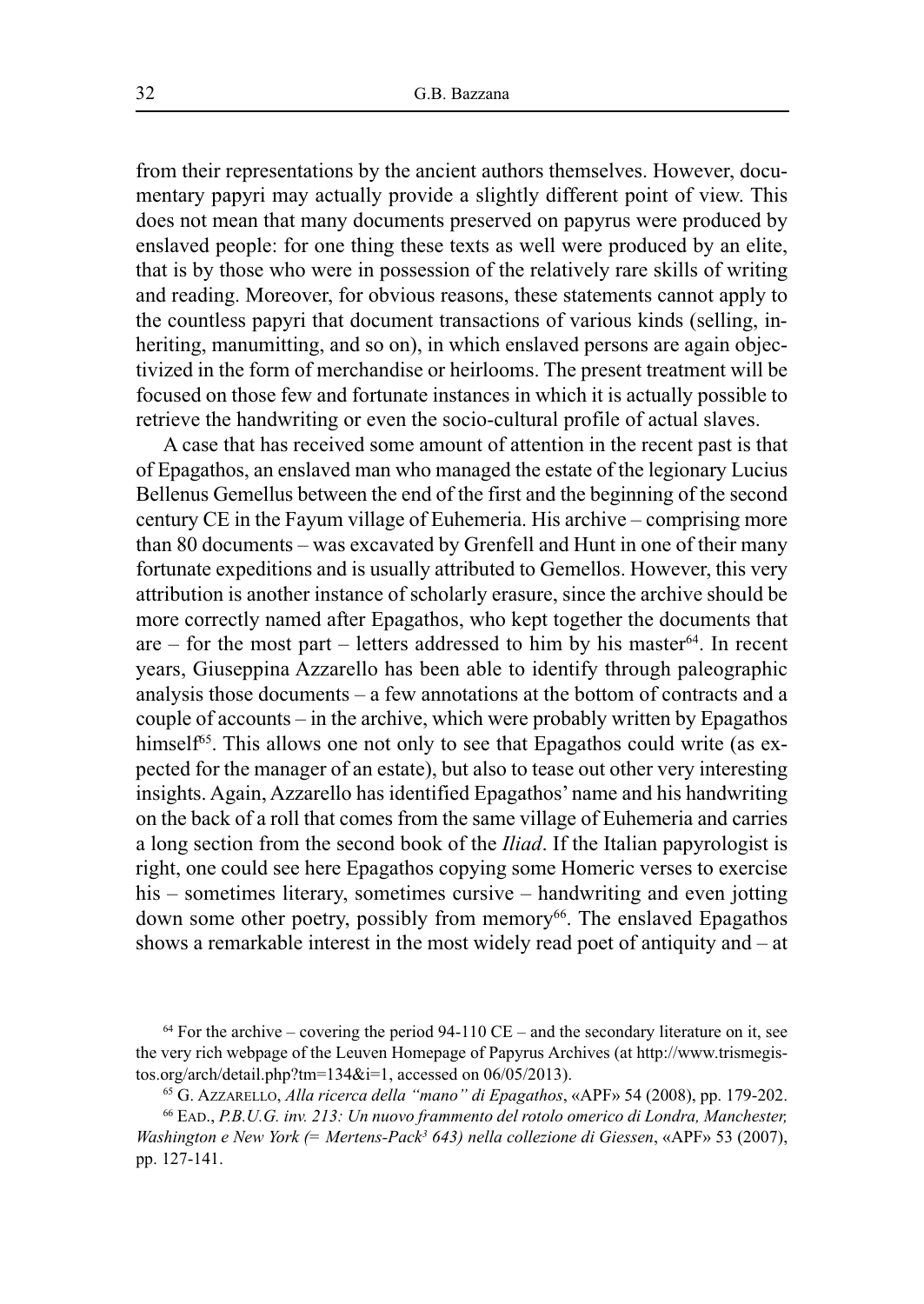the same time – reveals his attraction to the very hallmark of that civilization that was depriving him of his most basic human rights.

The second instance of erasure that is partially rectified by the survival of papyri is that of women. Their presence in this type of documents has received sustained attention in the last few years, particularly as far as women's letter writing is concerned<sup>67</sup>. In this case, it is relatively easy to identify women's handwriting and to study its socio-cultural characters as Azzarello has done for Epagathos's case described above. For instance, one can see in PGissApoll 1 the fluency and sophistication of a letter dictated by Eudaimonis, the mother of the *strategos* Apollonios from Hermopolis, who has left a big archive comprising more than 200 documents and dating around the time of the Jewish revolt in Egypt 68 . However, when Eudaimonis comes to pen a letter all by herself, the appearance is different – as in PGissApoll  $2^{69}$  – and the result looks much clumsier, even though clear and grammatically correct. Eudaimonis was definitely a member of the cultural and socio-economic elite, a conclusion that is confirmed by her family ties to a *strategos*, the amount of control that she wields on the family weaving enterprise in Hermopolis, and even by her handwriting. The latter is the typical style of those ancient writers who were rich enough to afford professional scribes and as a consequence – while well acquainted with the basic skill – appeared clumsy when they actually had to put an entire text down on papyrus<sup>70</sup>. Her letters reveal that Eudaimonis and the other women in the family managed the weaving activity, while Apollonios was far away in Upper Egypt to discharge his duties as a *strategos*. Such an amount of financial freedom and responsibility is not unusual for women in the Greco-Roman period and is attested for the Jewish world outside Egypt by the important finding of the already mentioned archive of Babatha, dating to roughly the same period of that of Apollonios<sup>71</sup>. Obviously, the position of these women within society cannot be characterized as one of equality, but, as I hope this brief survey of documents has shown, any analysis should rest on a careful intersection of gender with other factors of difference such as class, status, ethnic-

<sup>67</sup> Above all, one has to mention here R.S. BAGNALL-R. CRIBIORE, *Women's Letters from Ancient Egypt, 300 BC-AD 800*, Ann Arbor 2006 (with its invaluable on-line edition published in and continuously updated since 2008).

<sup>68</sup> A photograph of the papyrus can be seen at the on-line edition of BAGNALL-CRIBIORE, *Women's* cit., A7.16. For the archive of Apollonios, the LHPA has a webpage at http://www.trismegistos.org/arch/detail.php?tm=19&i=6.

<sup>69</sup> IID., *Women's* cit., A7.17.

<sup>70</sup> R. CRIBIORE, *The Women in the Apollonios Archive and Their Use of Literacy*, in MELAERTS-MOOREN (éd.), *Le rôle et le statut* cit., pp. 149-166.

<sup>71</sup> H. COTTON, *Women and Law in the Documents from the Judaean Desert*, *ibid.*, pp. 123-147.